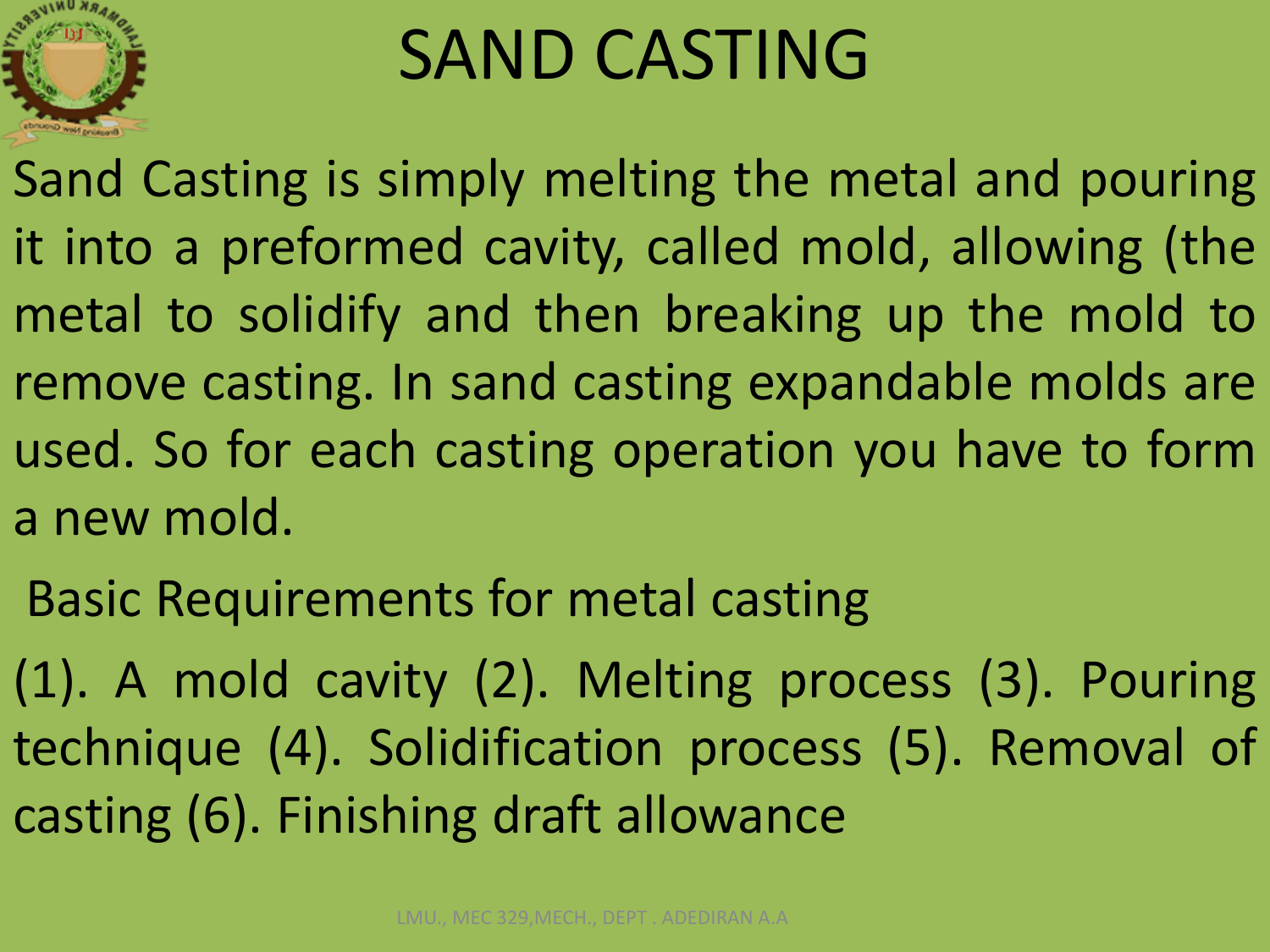Sand Casting is the most important and mostly used casting technique. To perform sand casting we have to form a pattern (a full sized model of the part), enlarged to account for shrinkage and machining allowances in the final casting.

Patterns have also some identifiers such as colors on them, each of which has different meaning that represent different treatments and requirements far the patterns. The color-coding for patterns in sand casting is as follows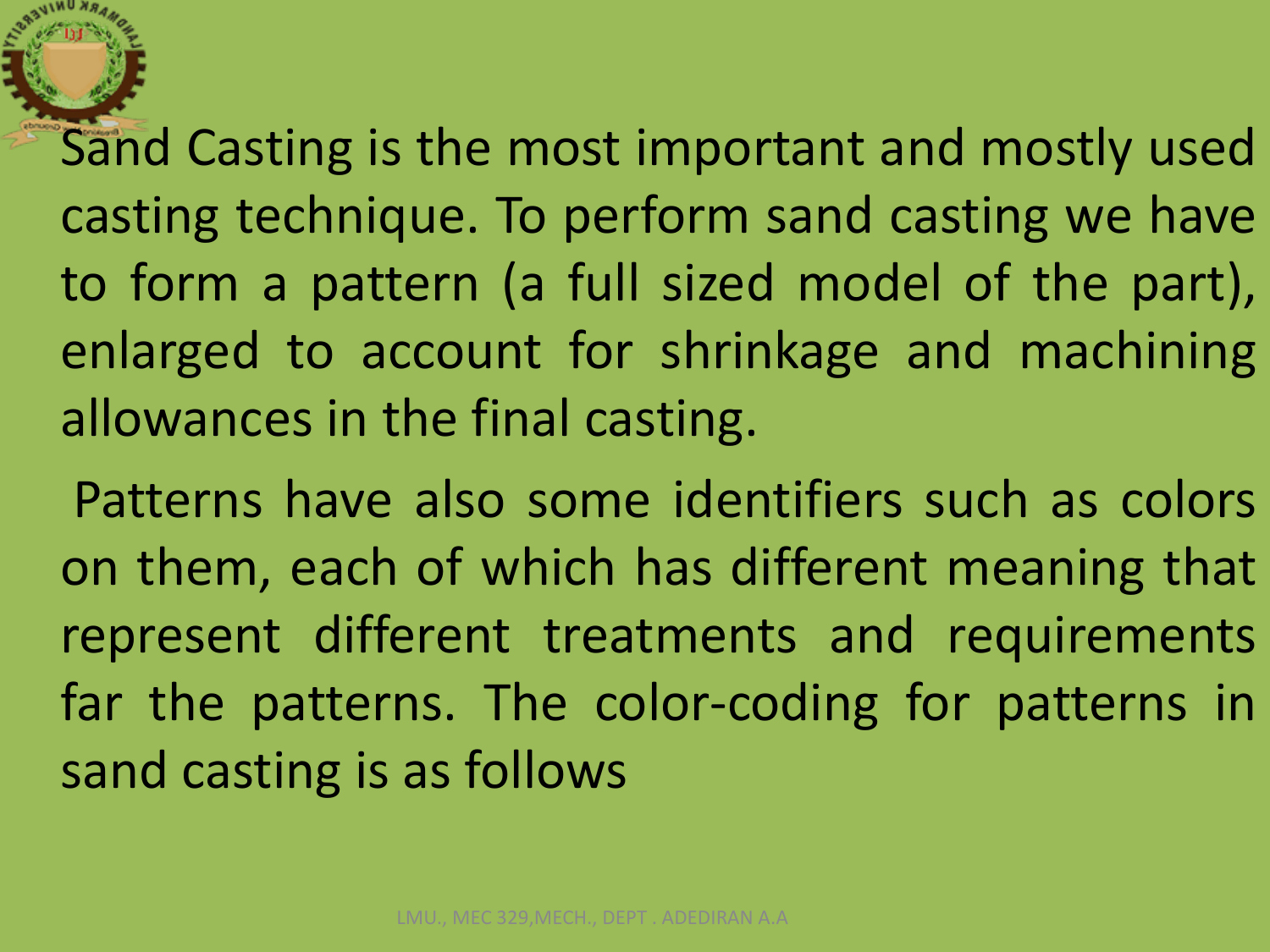

- **(1) Red indicates that the surface of the material should be left as it is after casting.**
- (2) *Black indicates that the surface needs core and shows the position of the sand core.*
- (3) *Yellow indicates that the surface needs machining.*

#### **AUTOMATED SAND CASTING IN FOUNDRIES**

Today 70 % of the casting processes are achieved with automation. Because up to 200 components sand casting is ideal but in the case of long production lines arid for higher number of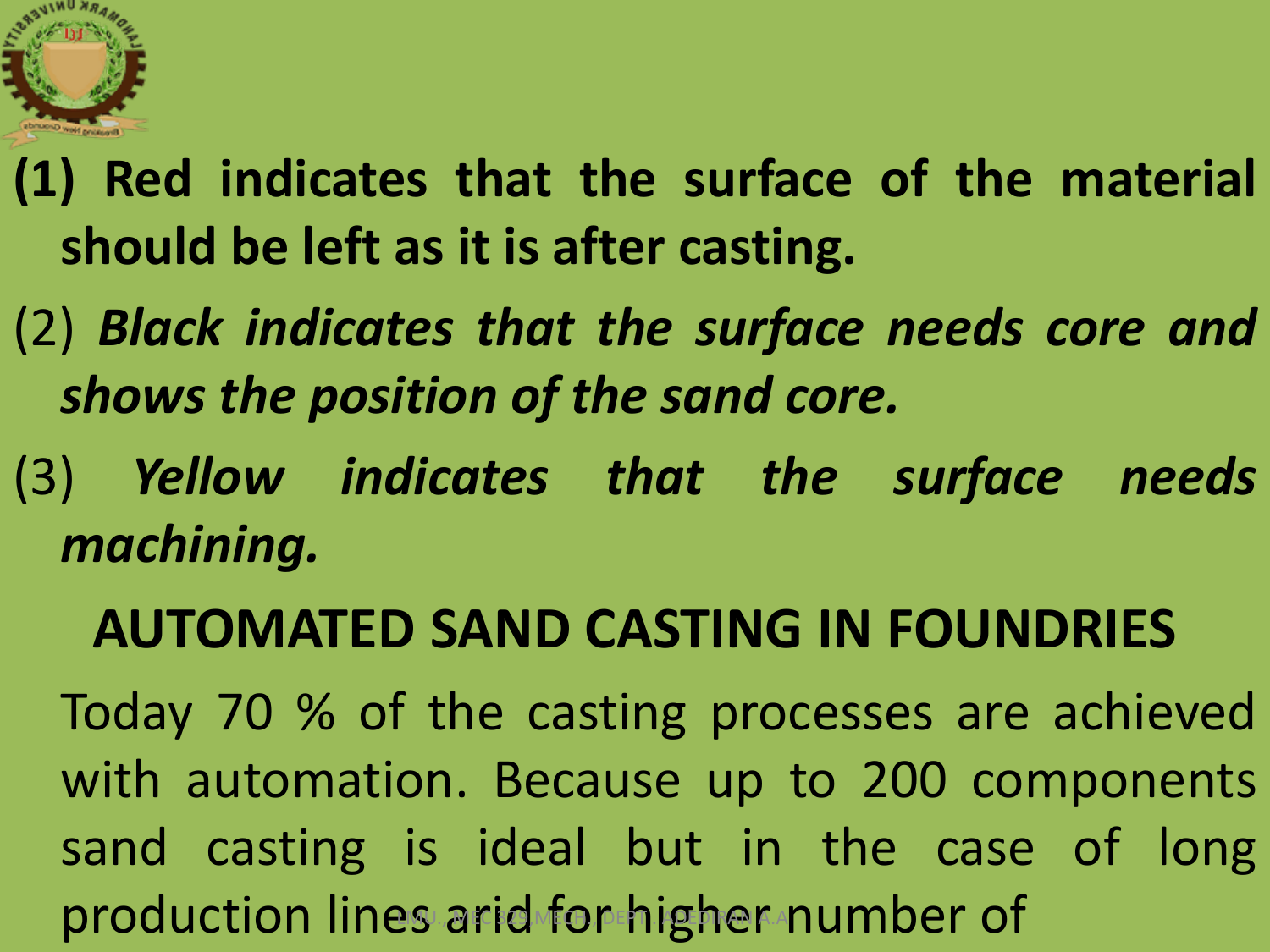components arid far small components sand casting is not economic. For this purpose automated foundry is the right choice. High melting temp metals are used for castings. There are three kinds of production

(1)Jobbing factory up to 100 parts but lots of varieties

- (2) Batch factory 500-1000 parts
- (3) Mass production: lots of parts ,can be more than 1000.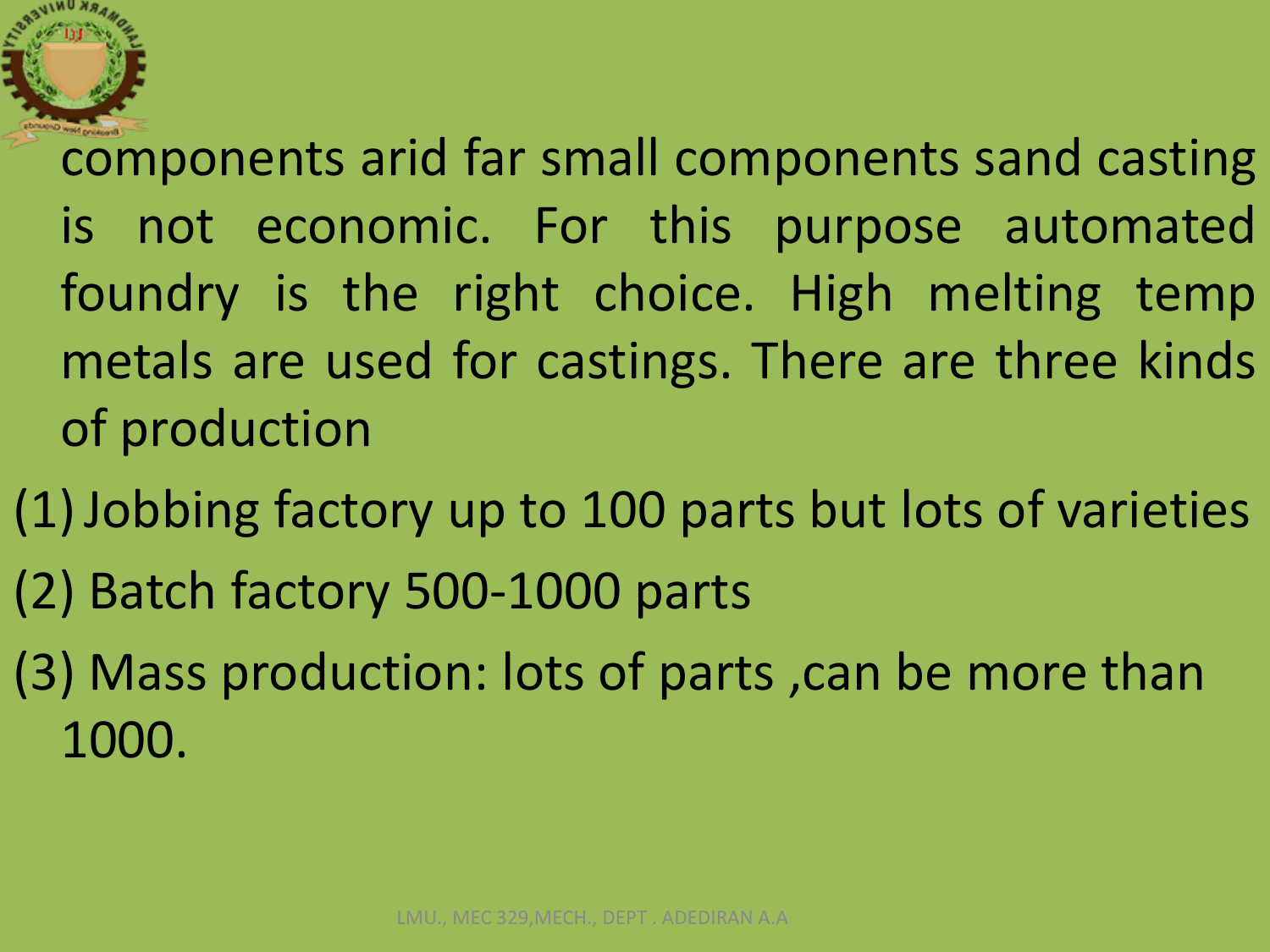

In automated foundries there is continuous pouring on a conveyor into the pre-formed molds. This continuous process has two levels:

(1) Pouring the metal continuously into the molds.

(2) Charging metal into the tables from the furnace (mostly gray iron) (each of tables holding 6 tones)

In automated sand casting sand is carried automatically arid pattern is made of metal. More water is added to the sand. But sand must riot be too damp otherwise it easily disintegrates.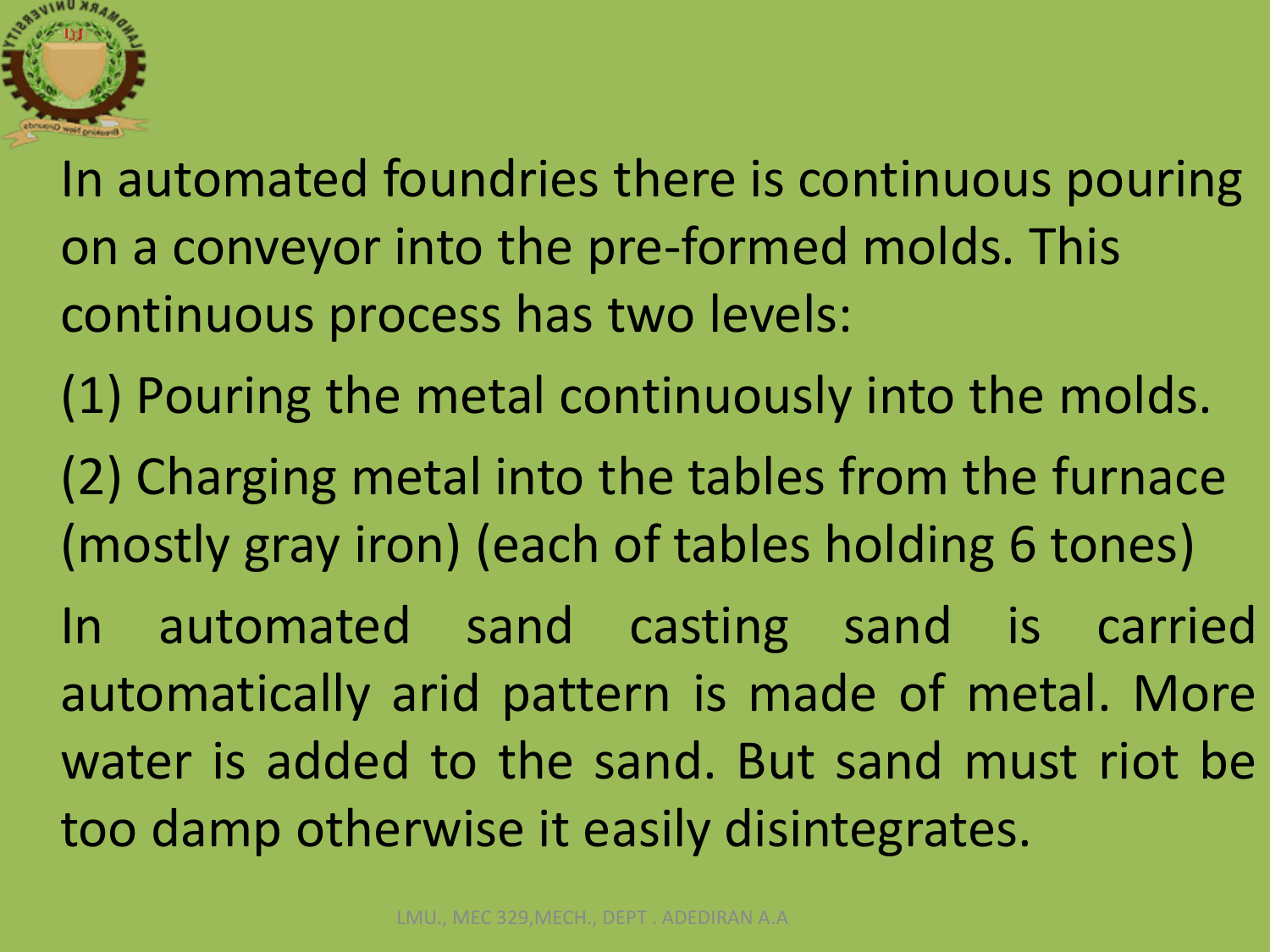

The pattern is pressed into prepared sand by automatic hydraulic press and the mold is formed. By the same procedure many molds are formed then non-stop casting operation starts on a conveyor.

• After the castings have cooled down completely, molds are destroyed arid they are passed through a rotating recycling drum in which sand is removed arid added again to the sand carrying system and the casting is moved in the drum for further operations such as the removal of the excess parts.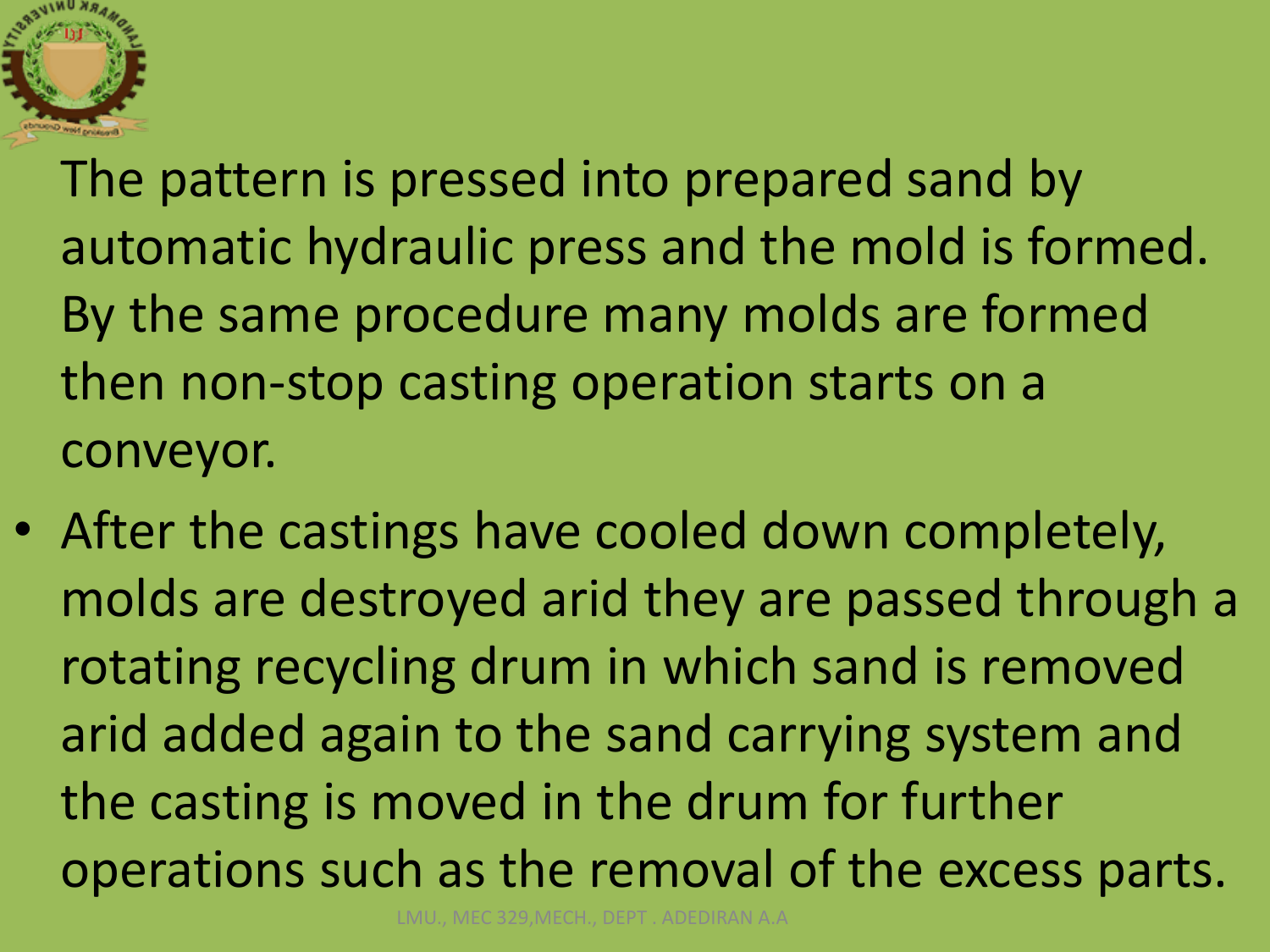(risers arid runners) from their bodies, and blasting arid finishing operations. For small numbers of large components to be casted with high melting temp, metals, sand casting is suitable But the as a disadvantage every time you need a new mold so this technique would riot be economic for low melting temp metals.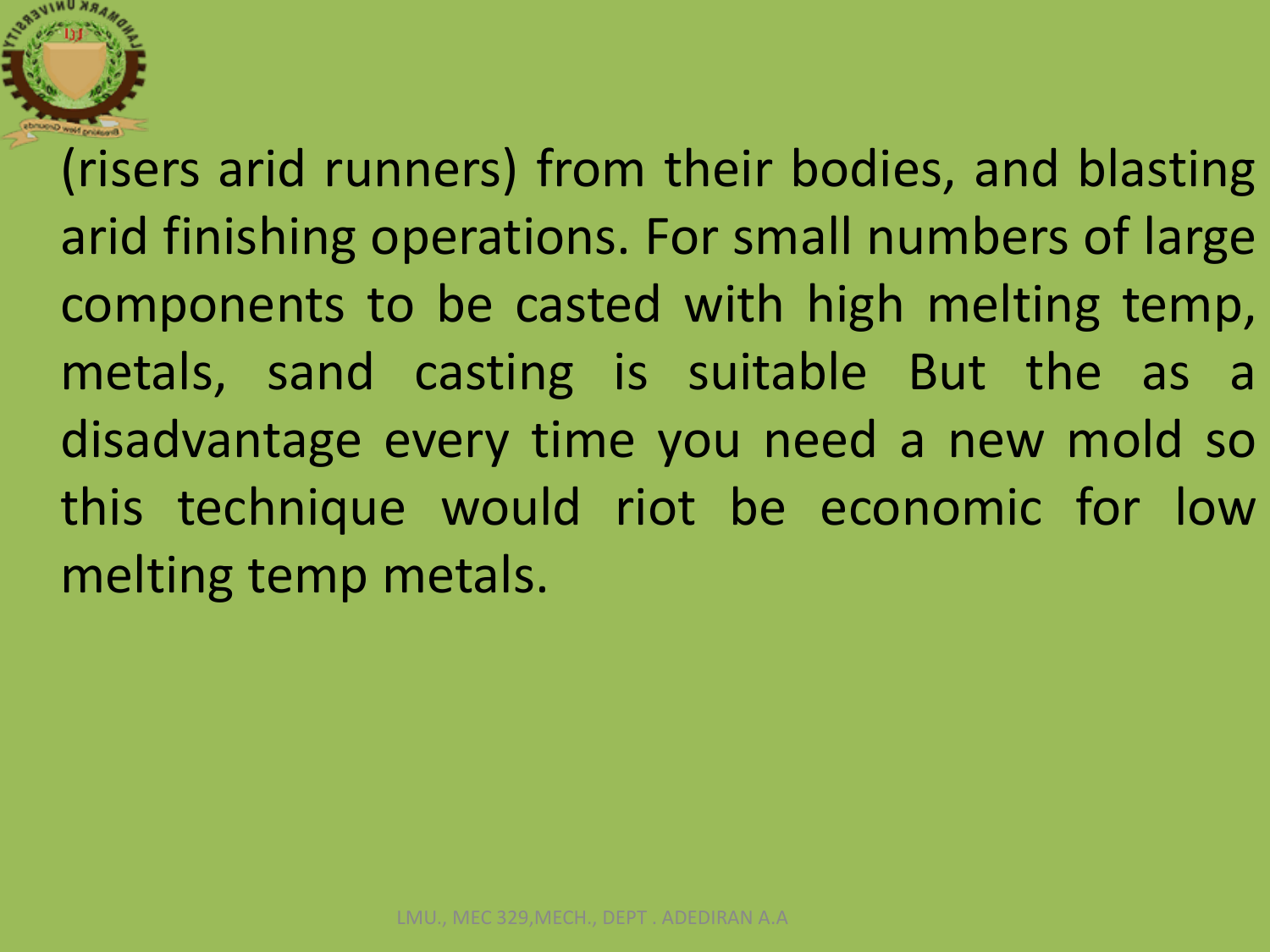

# Advantages of Sand Casting:

- 1) Casting can be used to create complex pad geometries, including Goth external arid internal shapes.
- 2) Some casting operations are capable of producing parts to net shape. No further manufacturing parts are needed.
- 3) Casting can be used to produce
- 4) Casting process can be performed on any metal that can be heated to the liquid state.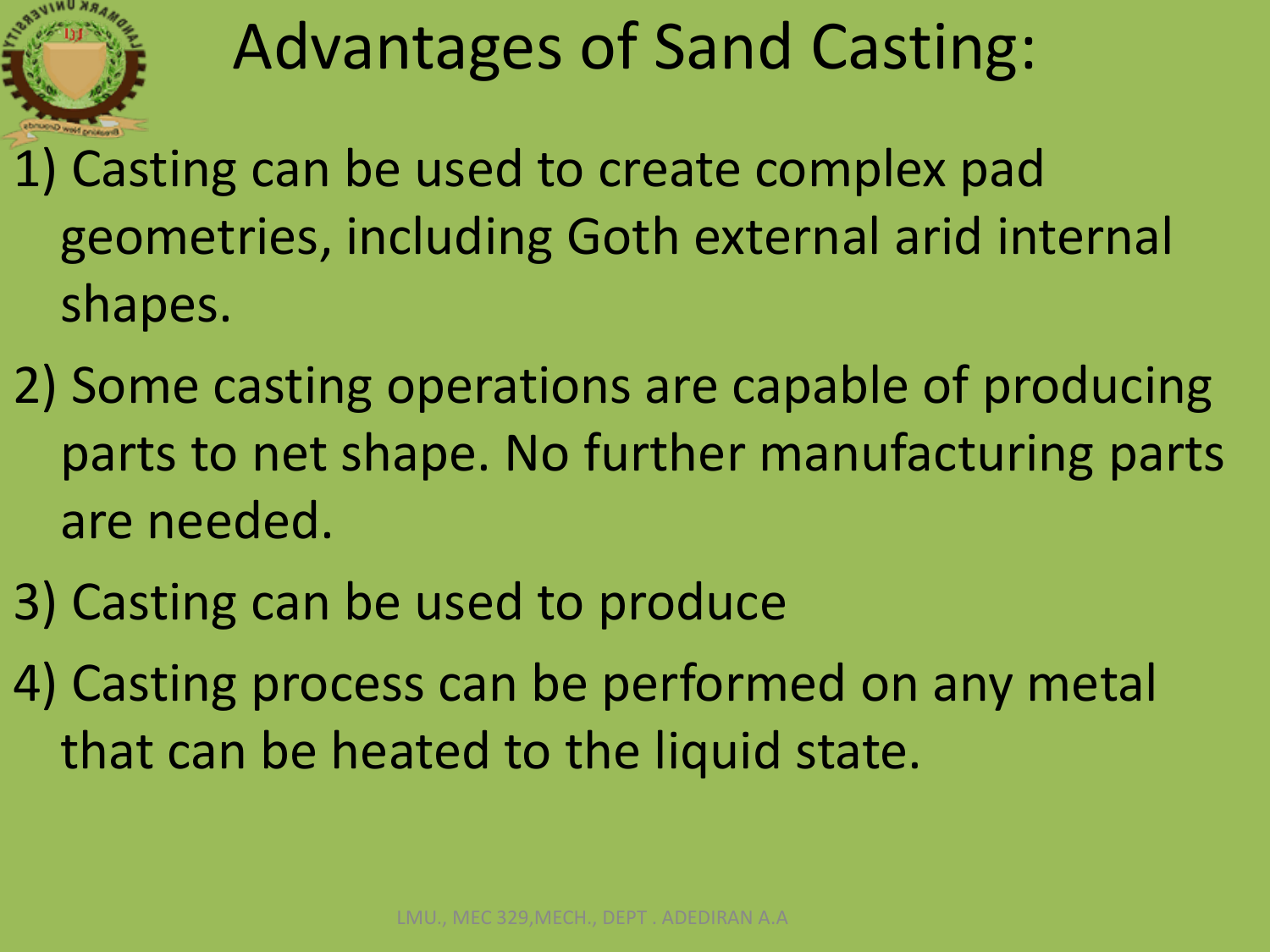

5) Some casting methods are highly suited far mass production.

6) Casting is the easiest and quickest way (technique) from drawing (design) to the production.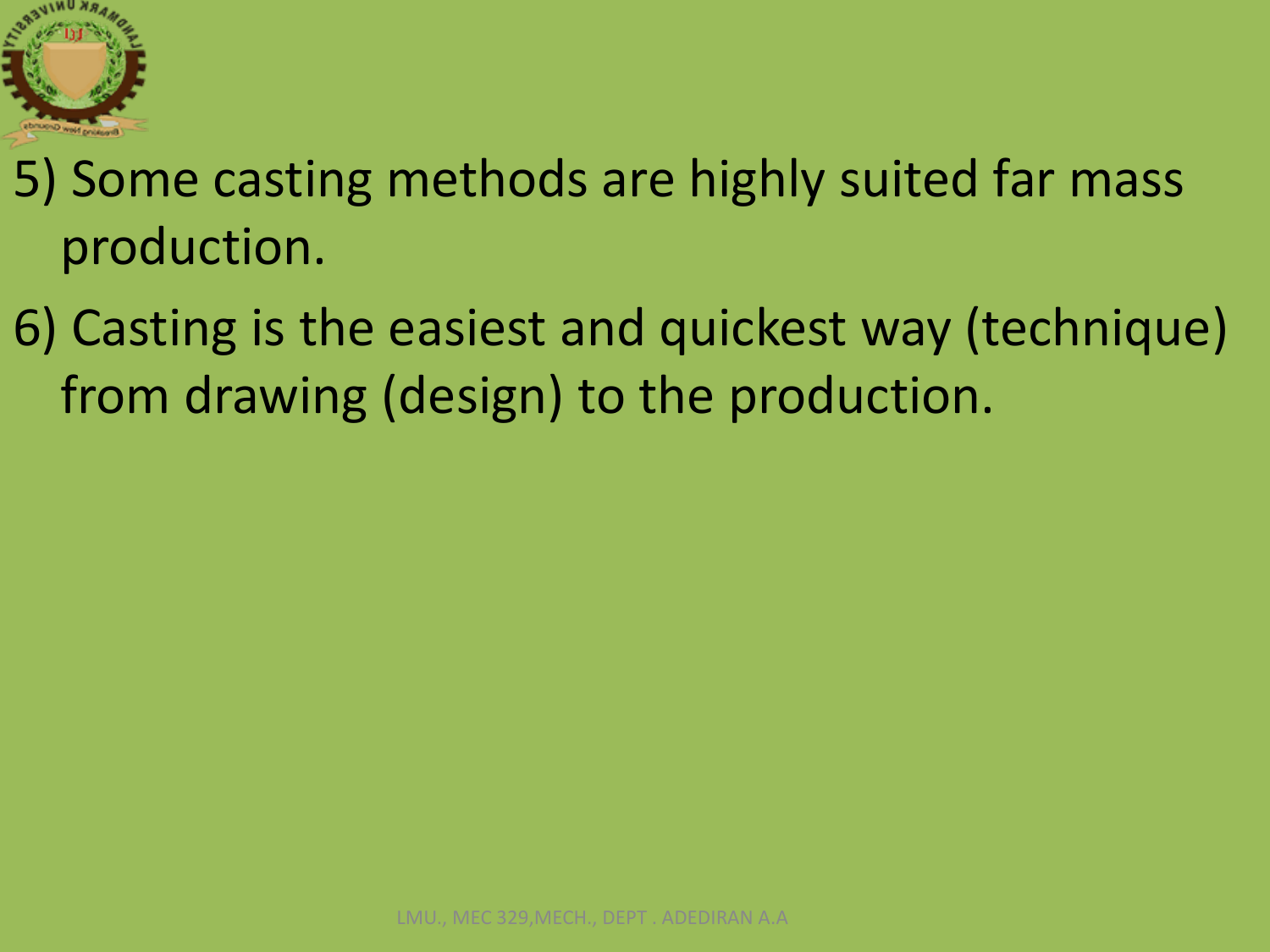

## Disadvantages of Sand Casting

- (1) Limitation on mechanical properties
- (2) Porosity (empty spaces within the metal reduces the strength of metal)
- (3) Poor dimensional accuracy and surface finish
- (4) Safety hazards to humans and environmental problems
- (5) Removal of pattern of the thin and small parts is very difficult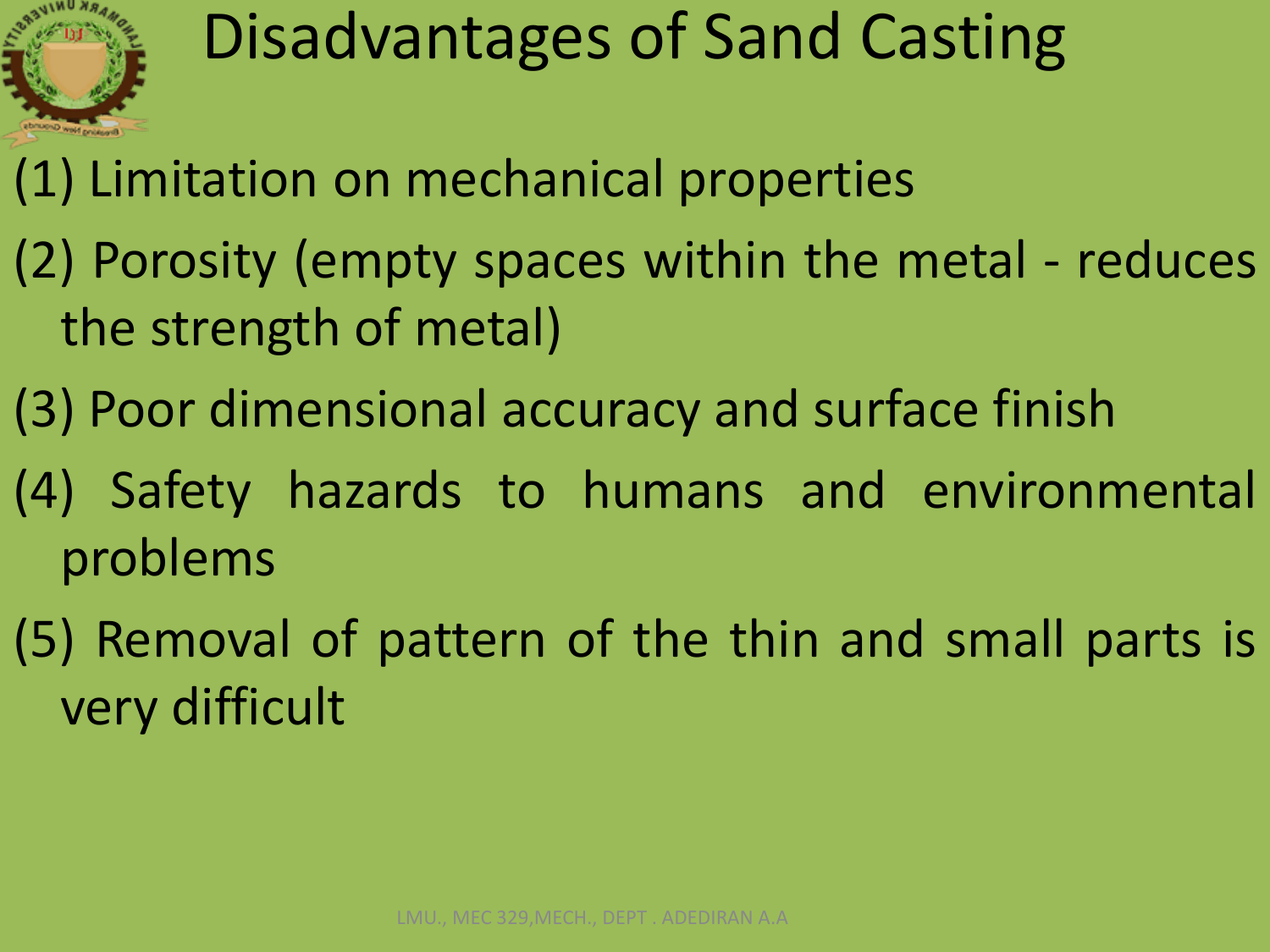

# Casting Quality:

• There are numerous opportunities for things to go wrong in a casting operation, resulting in quality defects in the cast product.

#### **Casting Defects**:

- 1) *Misruns (due to rapid solidification in the runner)*
- 2) *Cold shuts (due to rapid solidification before complete filling of the mold)*
- 3) *Cold shots (due to splattered globules of metal during pouring)*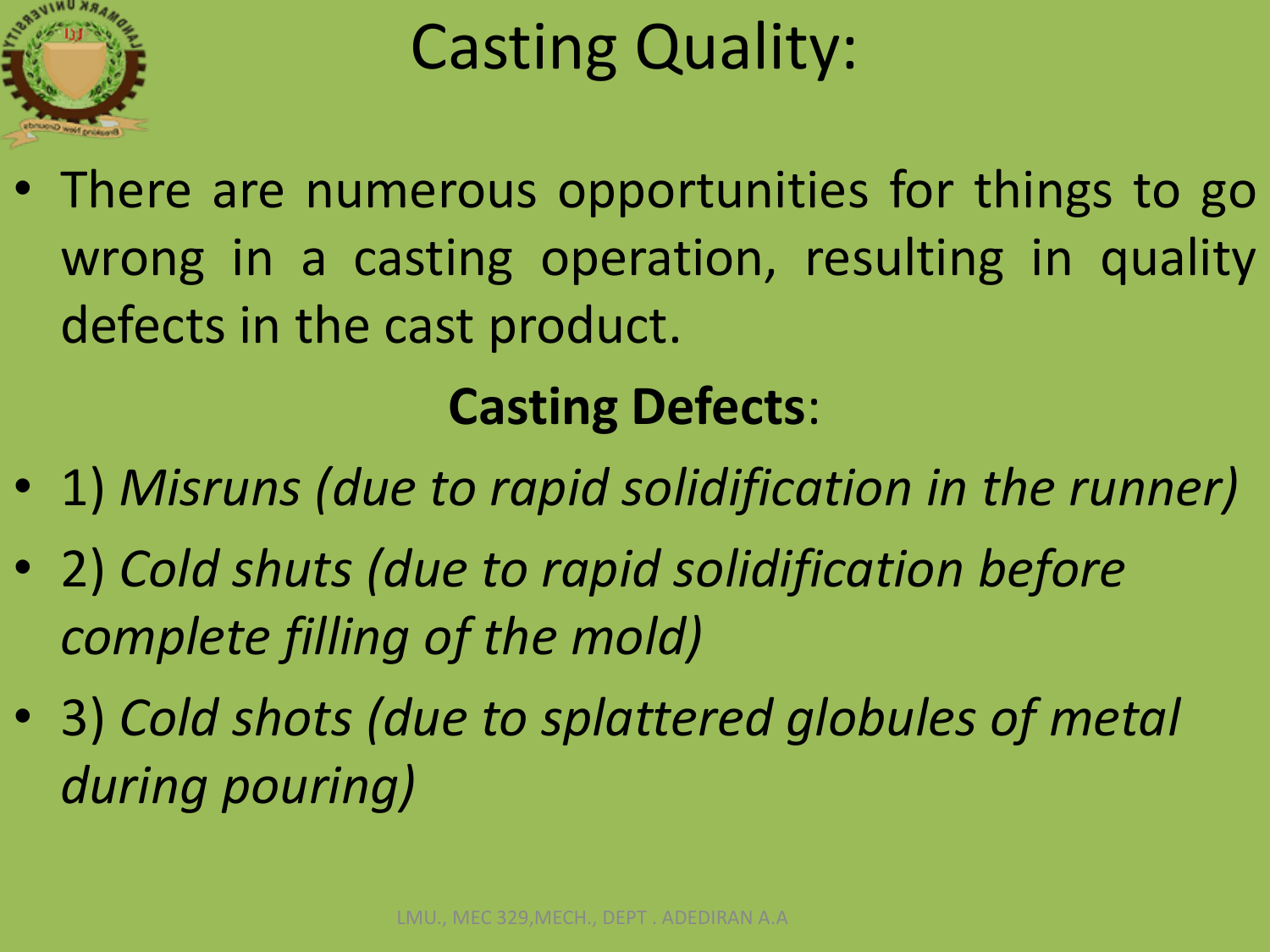

- 4) Shrinkage cavity (due to lack of riser system)
- 5) *Microporosity (due to localized solidification shrinkage)*
- 6) *Hot tearing (due to the die's prevention of contraction)*
	- **Defects related with sand molds :** 
		- 1) Sand blow
			- 2) Pinholes
		- 3) Sand wash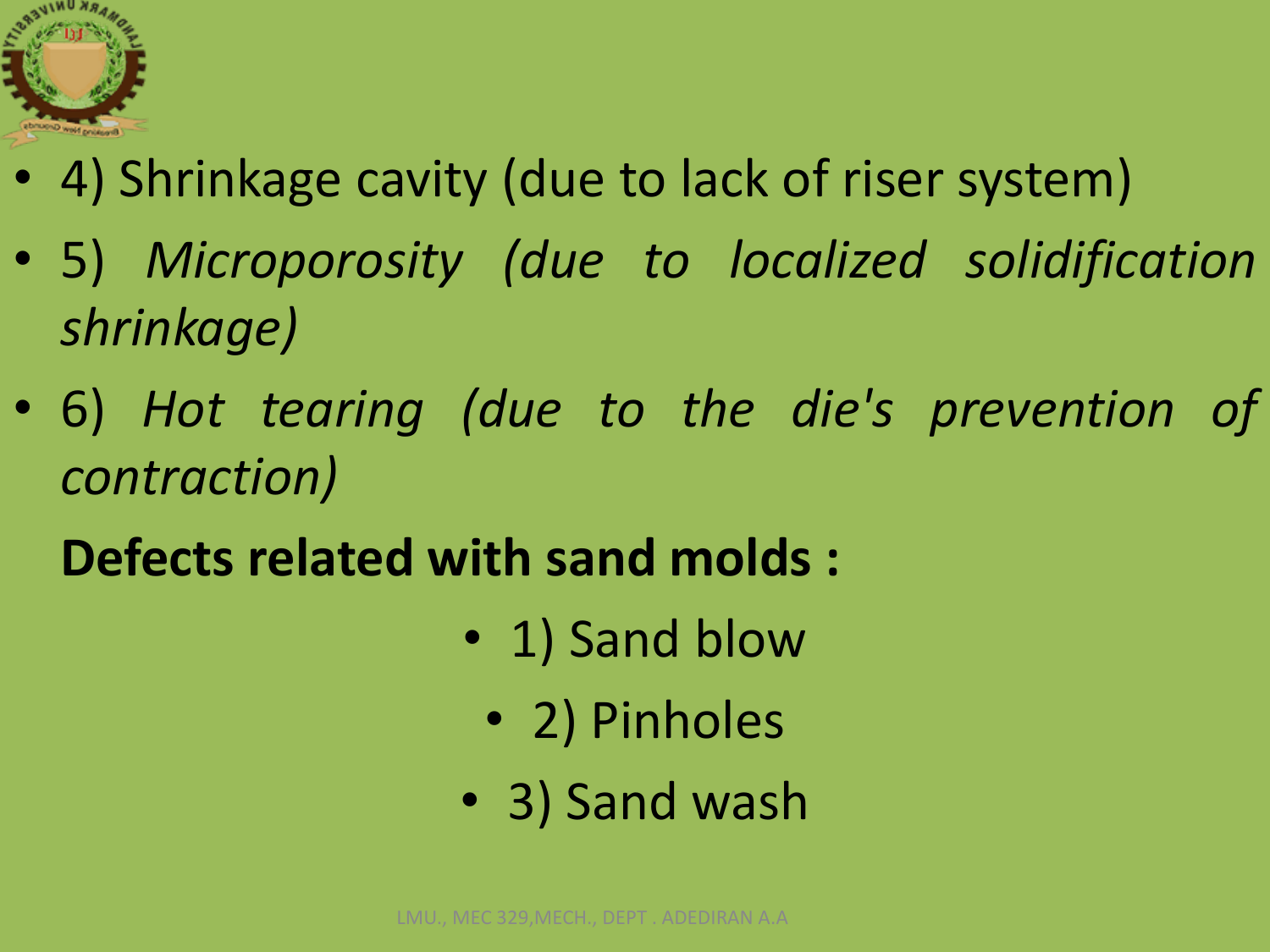

- 4) Scabs
- 5) Penetration
	- 6) Mold shift
	- 7) Core shift
- 8) Mold crack

#### **Inspection Methods:**

- 1) Visual Inspection to detect obvious defects such as Misruns, surface flaws.
- 2) Dimensional measurements to ensure that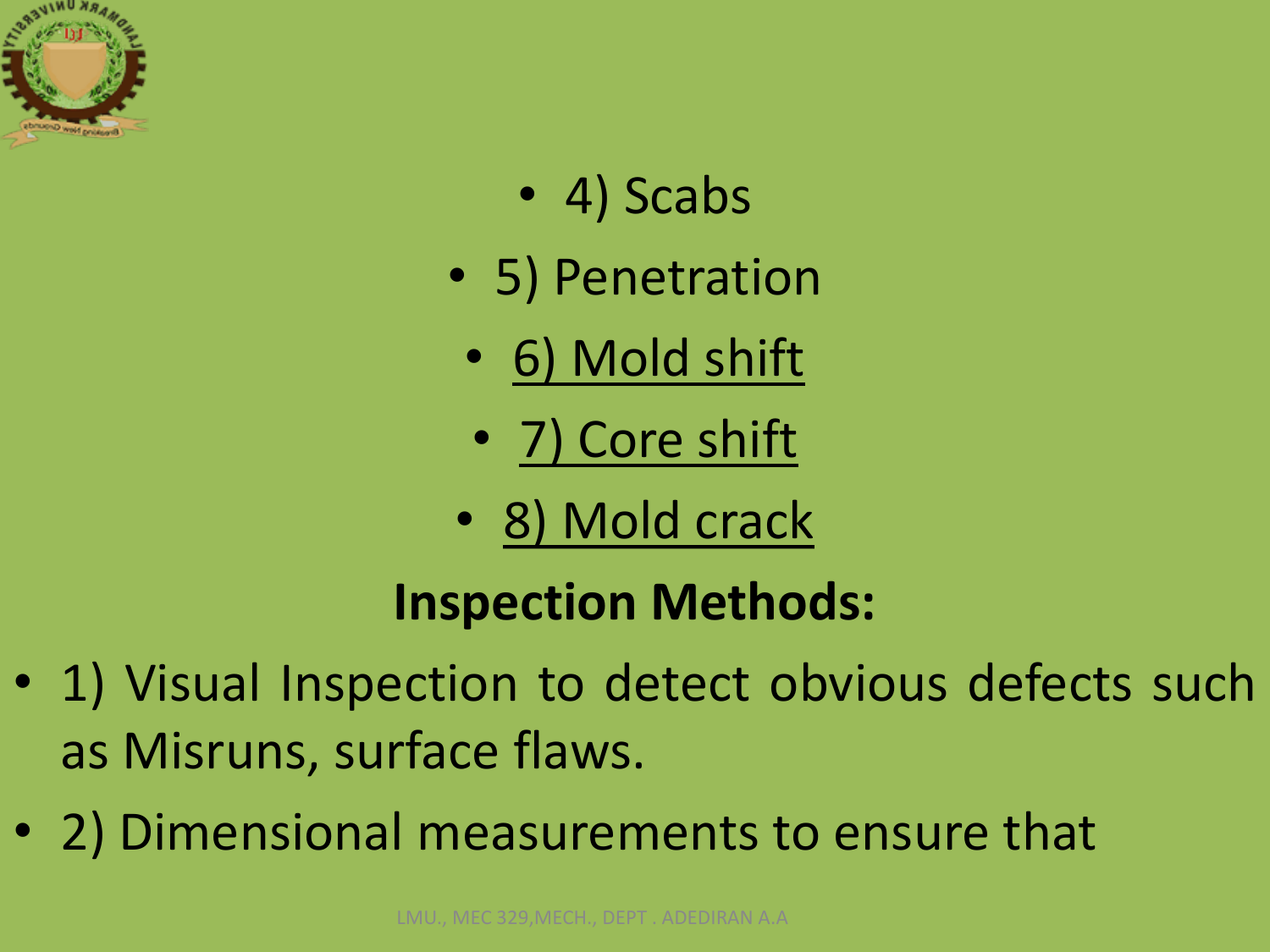

- tolerances have been met.
- 3) Metallurgical, chemical, physical, and other tests related with the quality
	- a) Pressure testing to locate teaks in the casting
	- b) Radiographic methods magnetic particle tests, use of fluorescent penetrants, and supersonic testing to detect either surface or internal defects in casting.
	- c) Mechanical testing to determine properties such as tensile strength and hardness.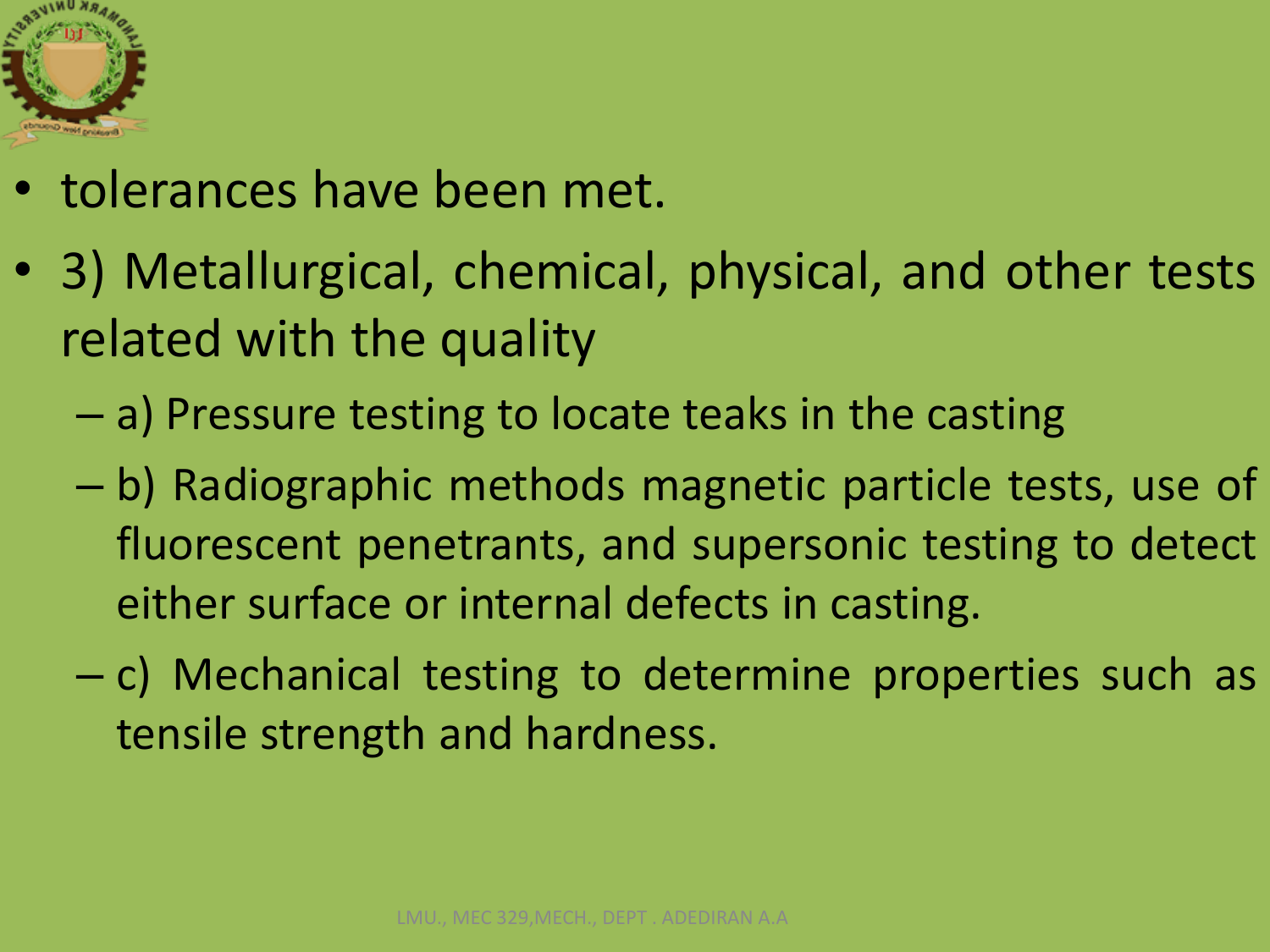

• If defects are discovered but are not too serious, it is often possible to save the casting by welding, grinding or other salvage methods to which the customer has agreed.

#### **DIE CASTING**

• Sand casting is suitable for small numbers of large components and for metals that melt at high temperatures. But it has a disadvantage that every time you need a new mold. As a result this technique is quite uneconomic for low melting temperature metals. LMU., MEC 329,MECH., DEPT . ADEDIRAN A.A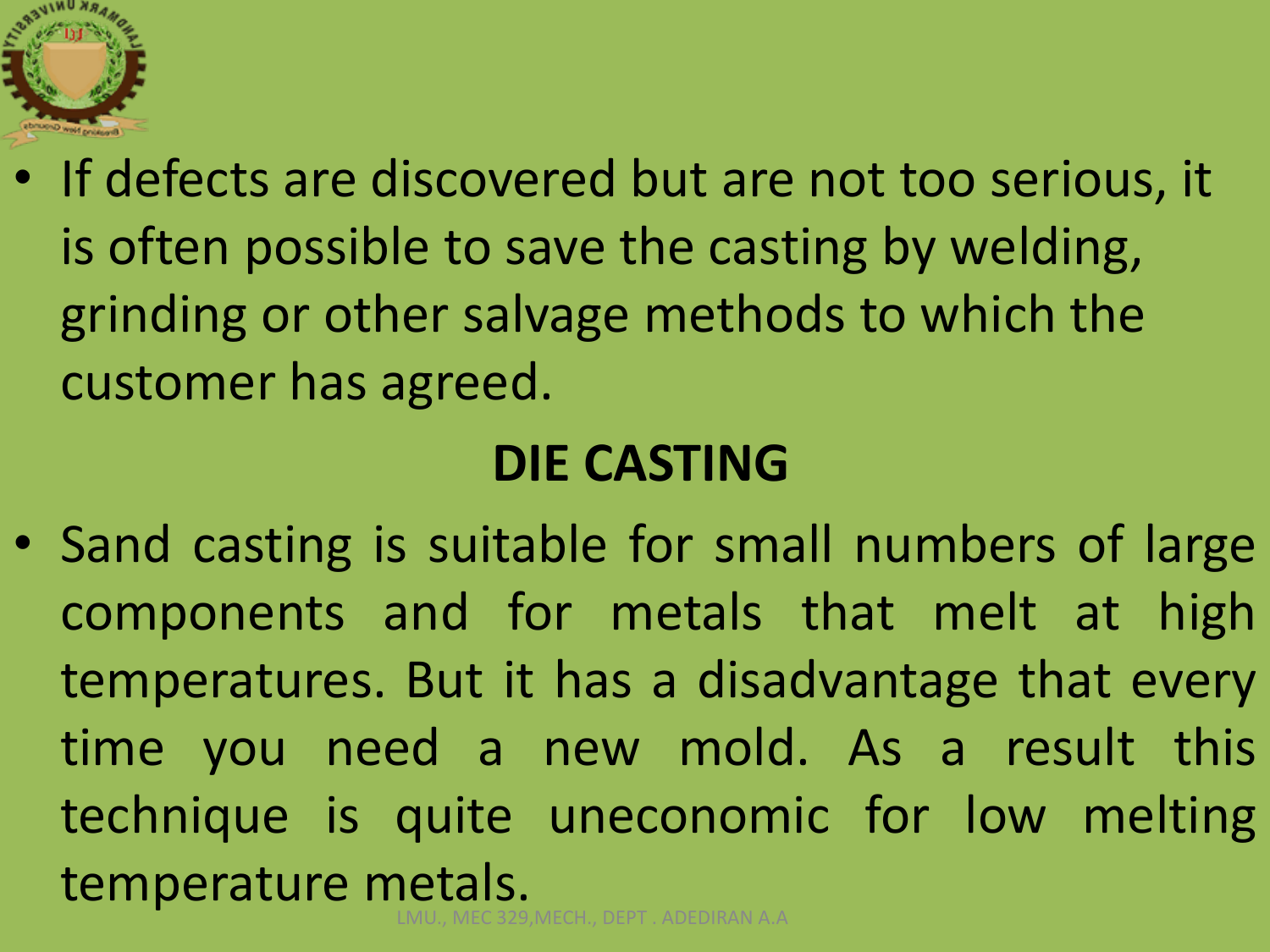For low melting temperature metals there is another suitable casting technique. Die casting. The usage of die-casting depends on the melting temperature of metal being tasted. (Bronze & brass door handles are made from this technique- Also certain types of car wheels complex transmission cases, and carburetor parts can be produced by die casting).

#### • **Properties of die-casting:**

• 1) Huge numbers of small, light castings can be produced with great accuracy.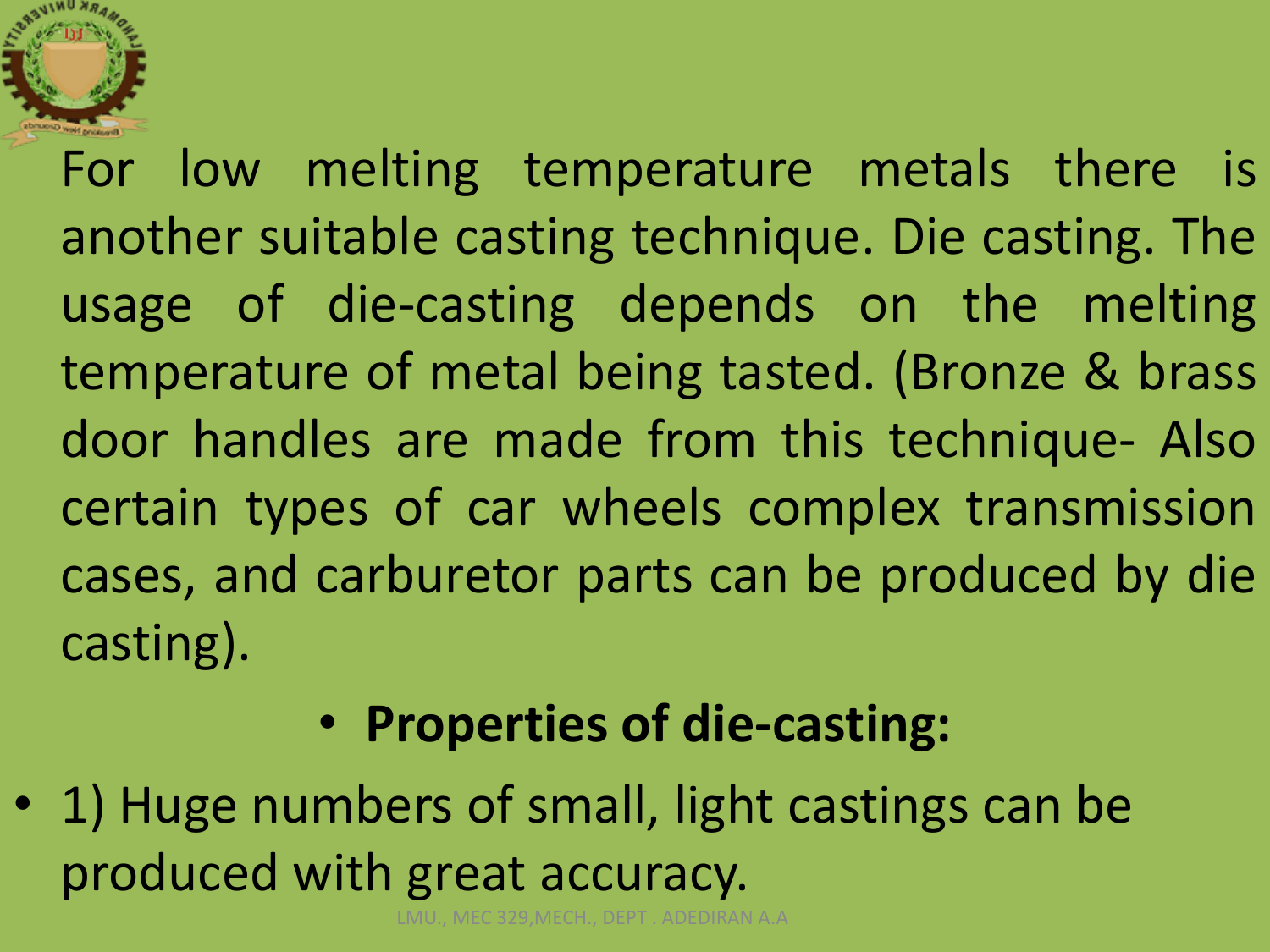

- 2) Little surface finishing is required.
- 3) Permanent mold (dies can be used over and over)
- Simplest method of die-casting is gravity diecasting. It is just pouring from a label; no pressure or external forces are involved. Mainly Magnesium (Mg) is suitable for this technique. Before pouring the metal a powder called french chalk is put into the die made of cast iron to prevent sticking of the metal.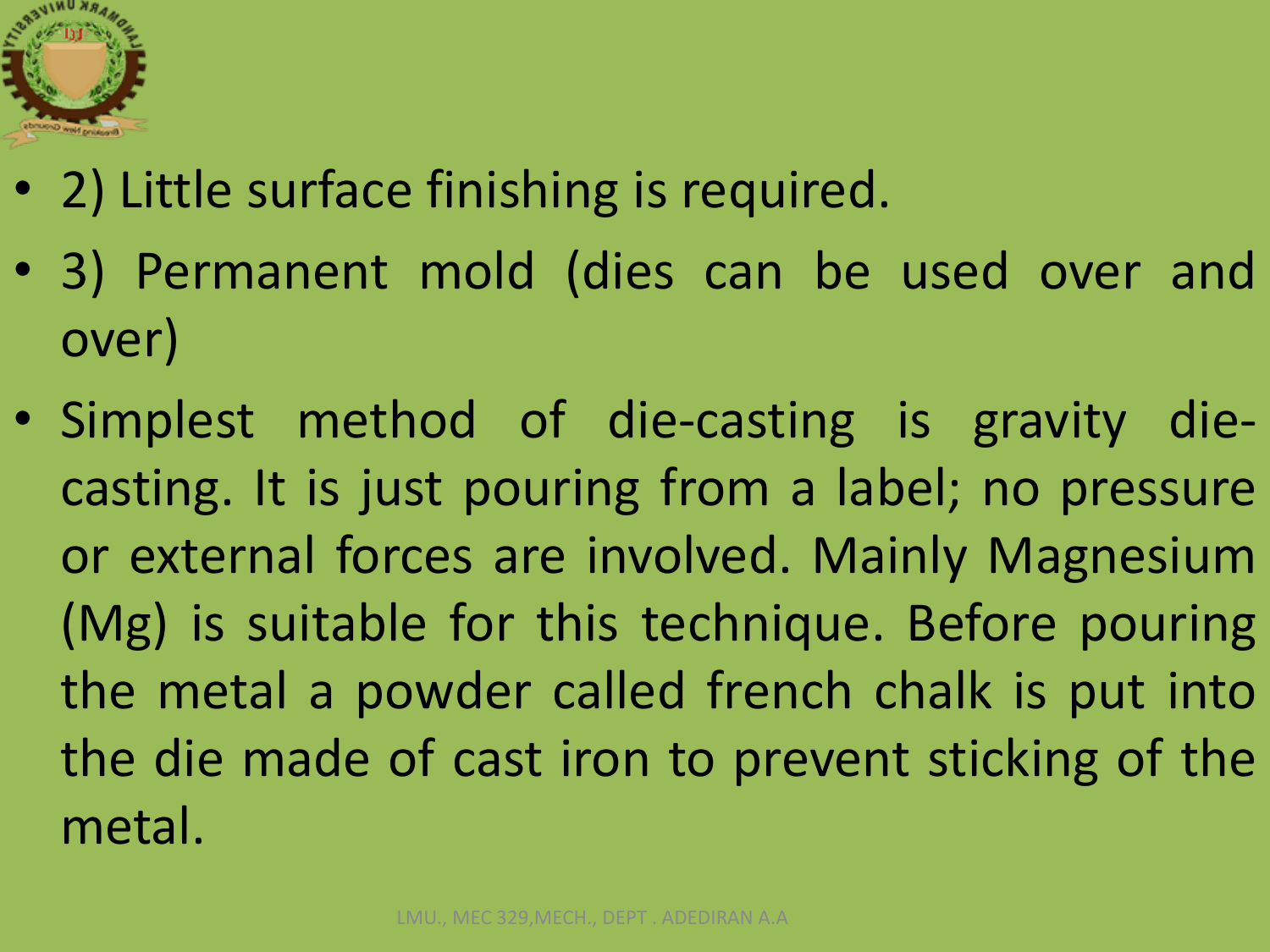

Magnesium is heated continuously during the process to keep right thermal ingredients and to maintain the fluidity of magnesium while is kept under flask to prevent contact with air  $(0<sub>2</sub>)$  to inhibit its explosive property and for this reason while pouring Mg, again the surface is being powdered. This powdering result in inert gases  $(SO<sub>2</sub>)$  heavier than air, which prevents explosive reactions and also keeps the metal surface clean and shiny. Mg is ideal for making rising wheels by using gravity diecasting, because it is tight and strong.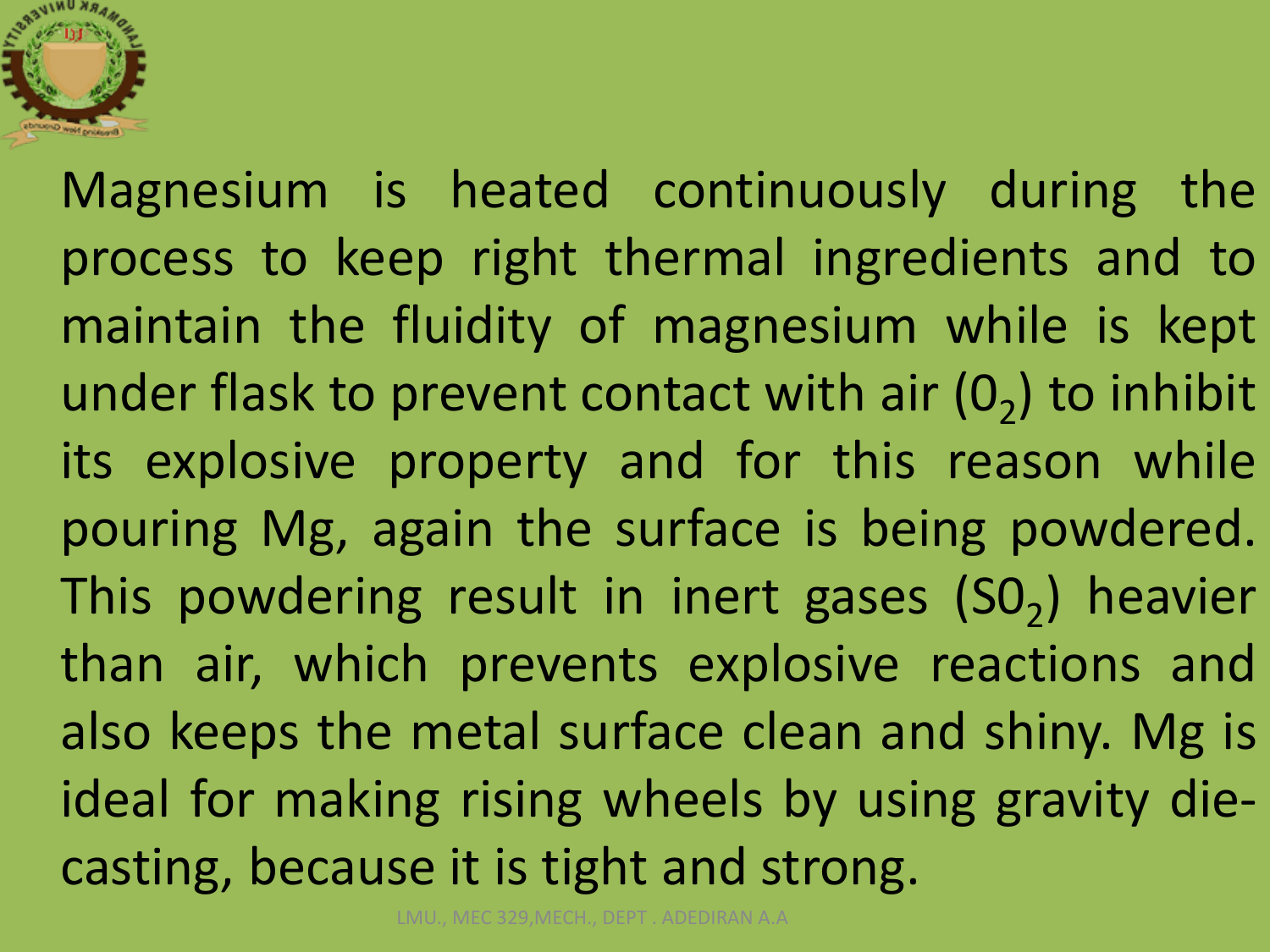# *Low-pressure die-casting:*

• In this technique die is surrounded by gas burner to keep right thermal ingredients. One of the great advantages of this process; there is no need to remove riser and runner, so wastes are minimized. Little final machining is needed. Aluminum is suitable for this process because it doesn't readily react with oxygen gas, so it is easier than Mg to work with (It can be shaped, and carried easily). Solidification starts at the edges of the rim and moves inwards to the center.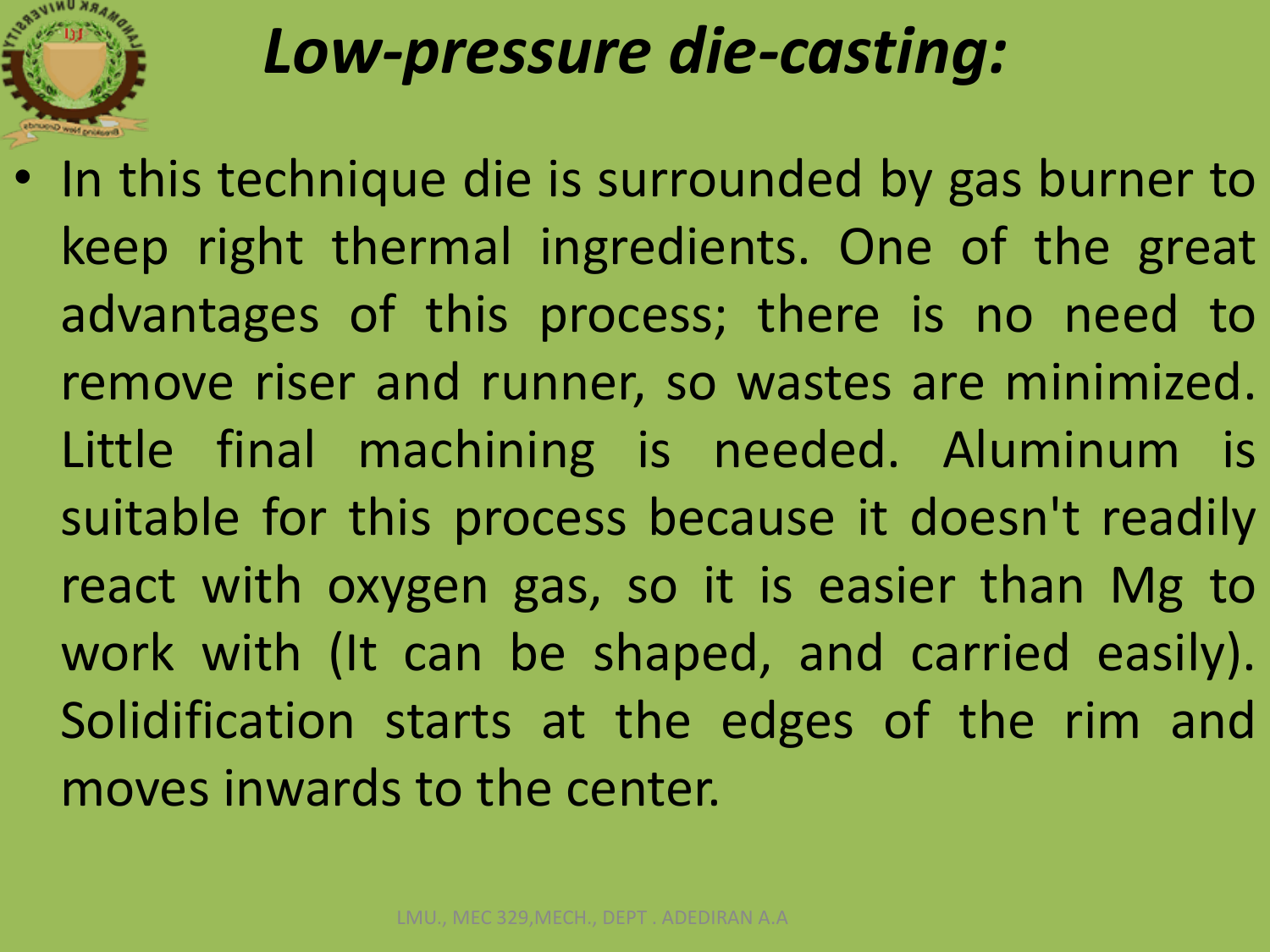

To check if there are any cracks, the casting is painted with engineering blue color. In aeroplane industry X-ray technique is used instead.

- High Pressure die-casting:
- In high pressure die casting to shorten the time For the metal to be solidified and to increase the output metal is infected into a water cooled die under high pressure and squeezed two times.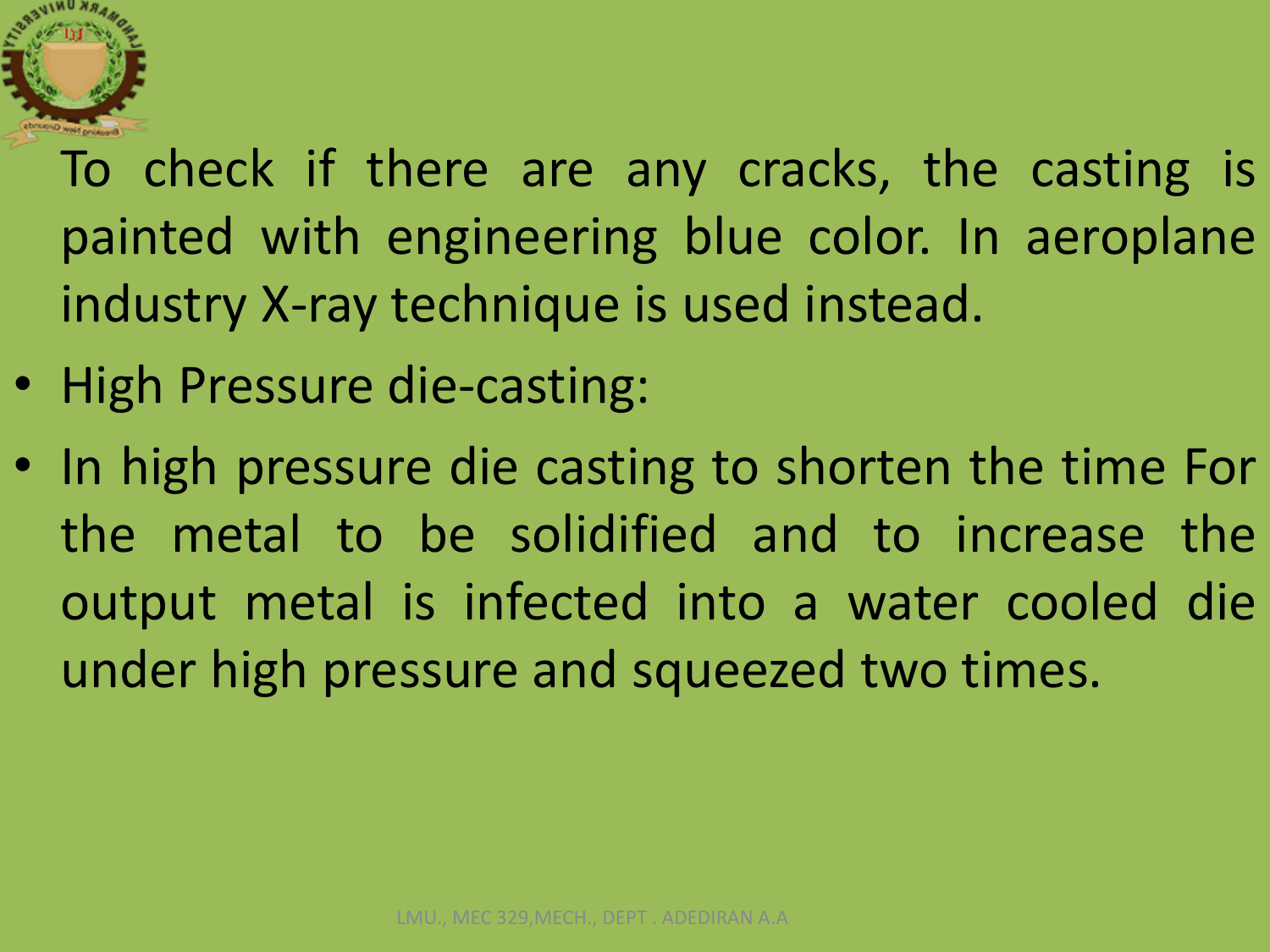

- Between each injection of metal, metal is sprayed with graphite-based oil, to prevent sticking of metal to the die. Because of high pressures involved safety regulations should be obeyed with great accuracy.
- The metal injection:
	- 1) Metal in the plunger, closing of pouring hole
	- 2) Moving the metal into the die
	- 3) Filling the cavity by the metal
	- 4) Intensification to compact the metal and reduce the cavitations (applying high pressure)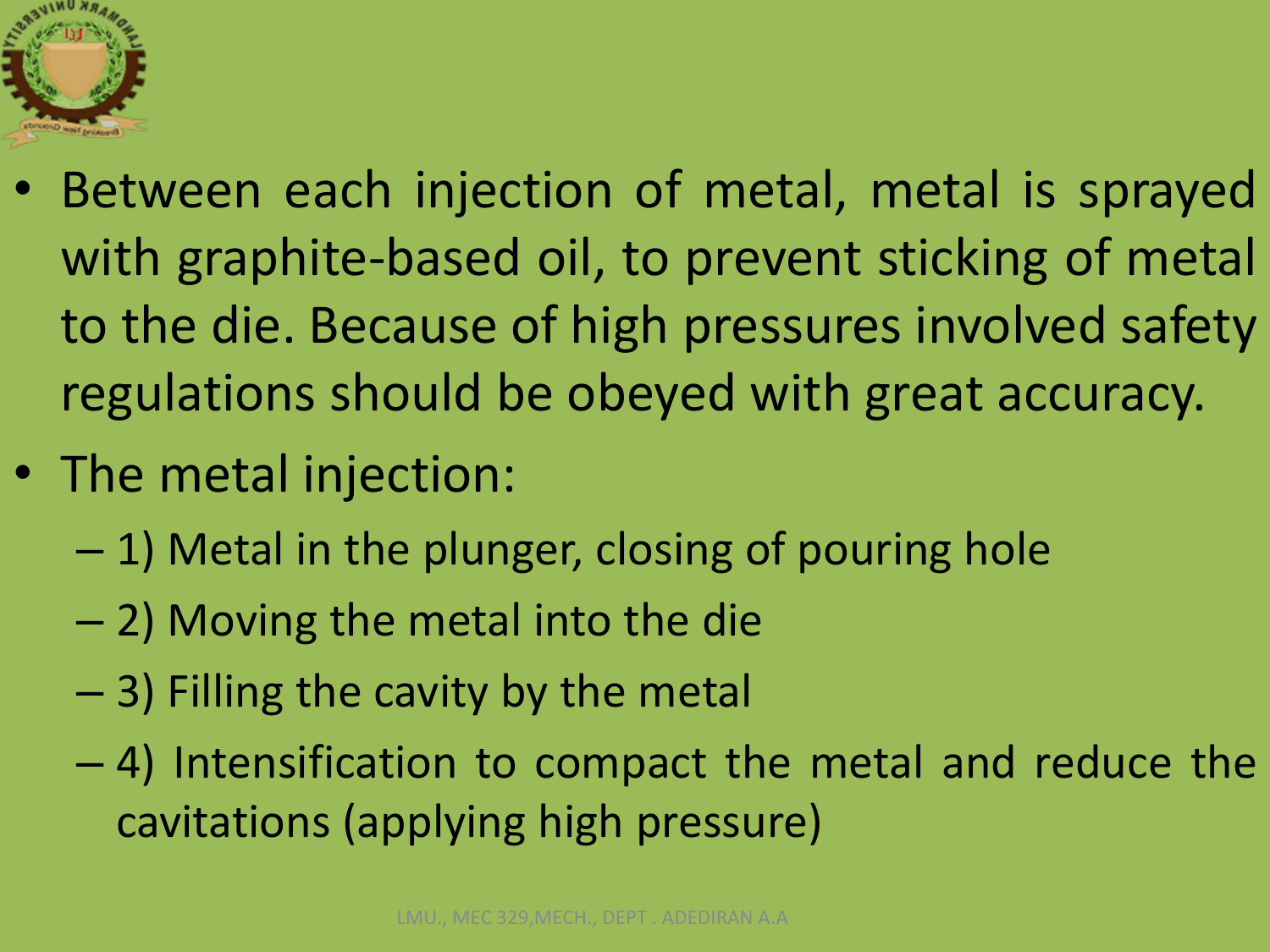

- Speed of operation depends on the cooling rate. In this technique careful die design is important and usually a die made of steel is used High output justifies the quality of the output. A plunger makes metal injection into the die. The metal is injected into 2 identical dies at the same time producing two identical castings, which increases output. Higher the melting point of metal being tasted, lower the life of the die.
- High-pressure die-casting provides a good surface and good die dimensions.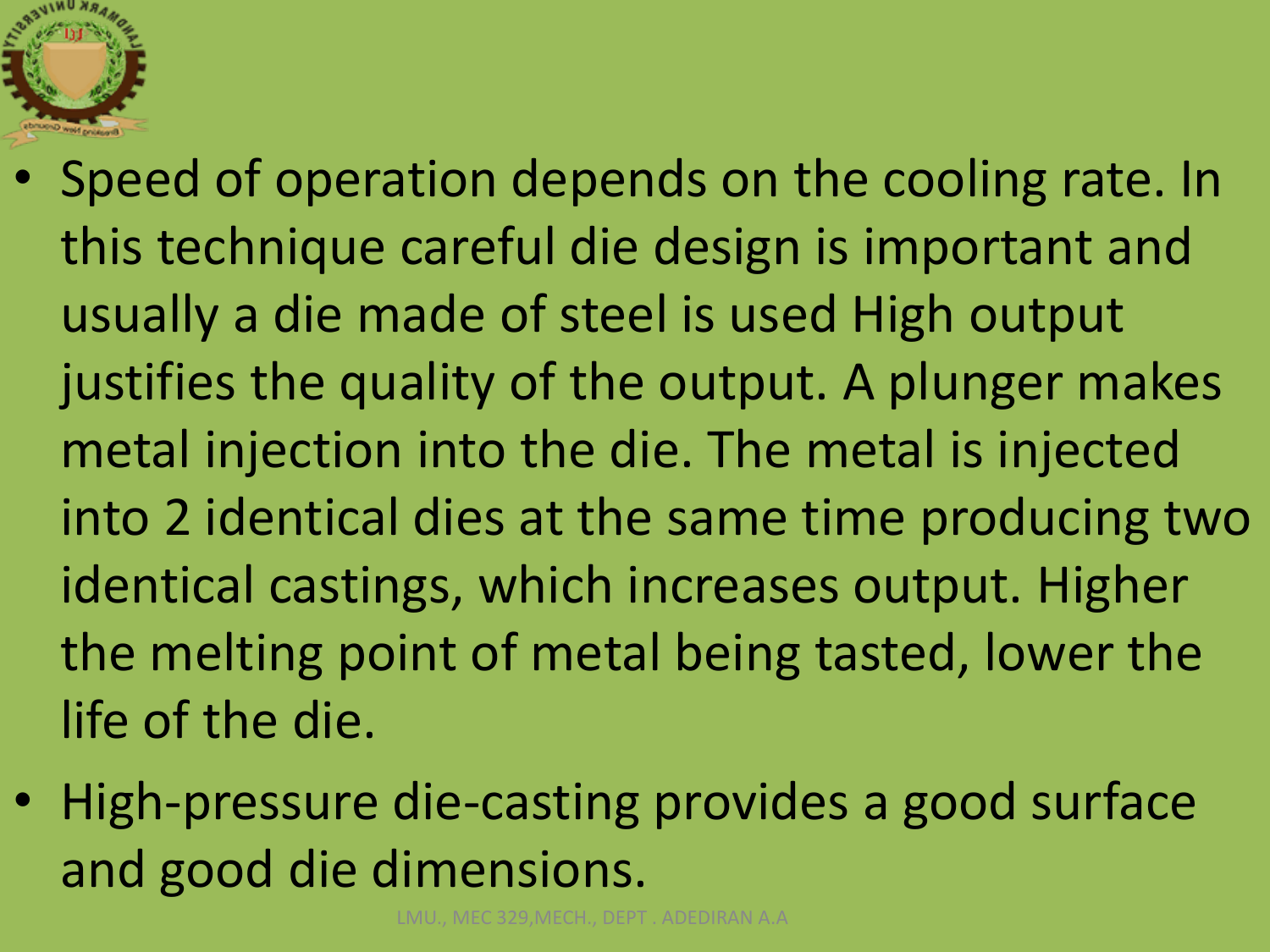

• It is suitable for all nonferrous alloys. This technique is also successful in thin walled structures. Ideal for a mass production.

#### **INVESTMENT CASTING**

• For high melting temperature metals, if small numbers of specialized castings with high tolerances are required investment casting is ideal. Investment casting produces bioengineering components, and some used in aerospace industry.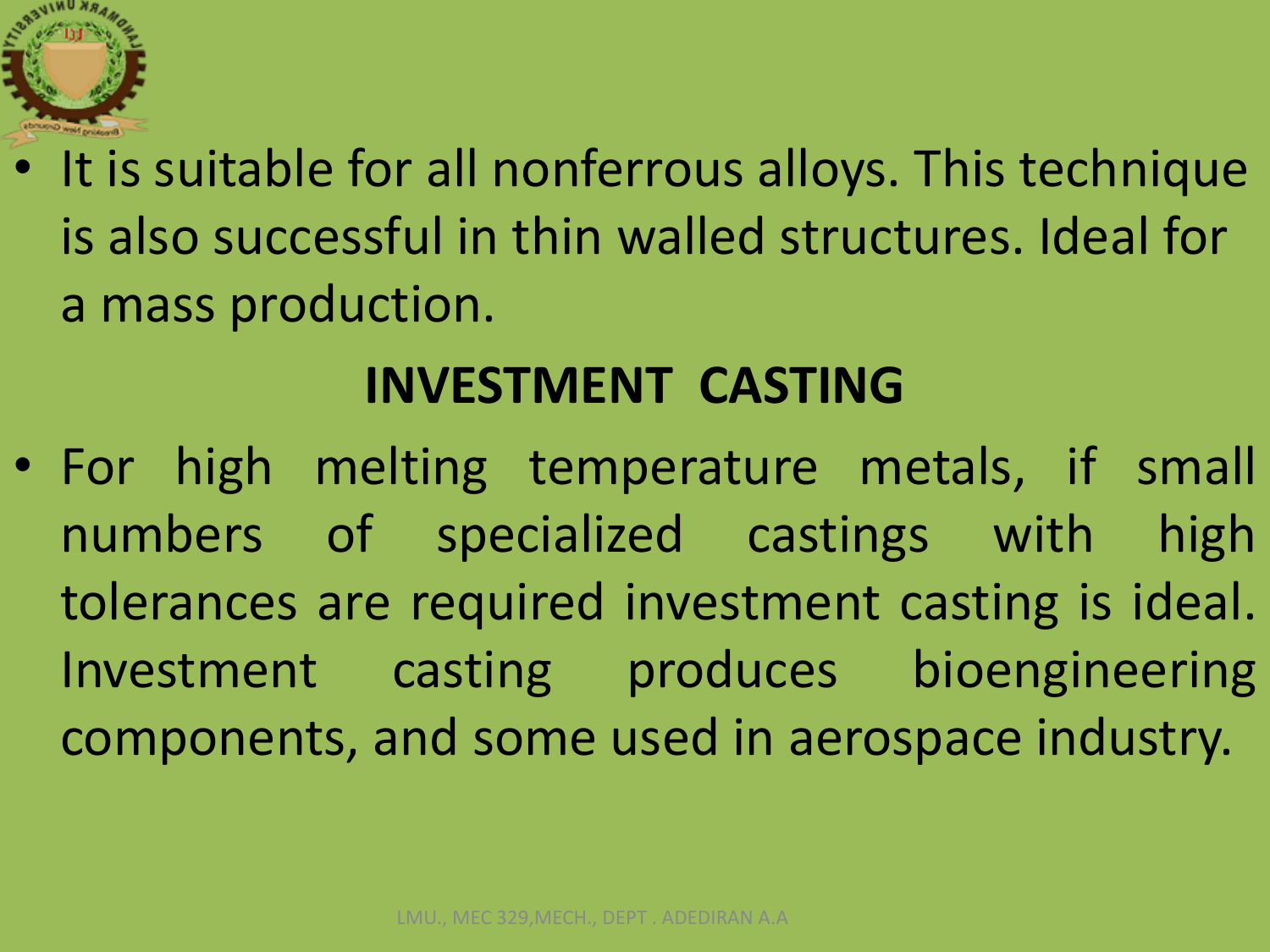

This technique provides us with good dimensional accuracy and at the end little surface finishing operations are needed. Light allay materials are used. Because of these properties products should be produced on time and be at right value. Die will be used over and over.

Lost wax method of investment casting: First is prepared for wax injection. After injection of wax (30 sec) die is opened, then the wax pattern is put into very dilute HCI acid. This process is for dissolving out the soluble core..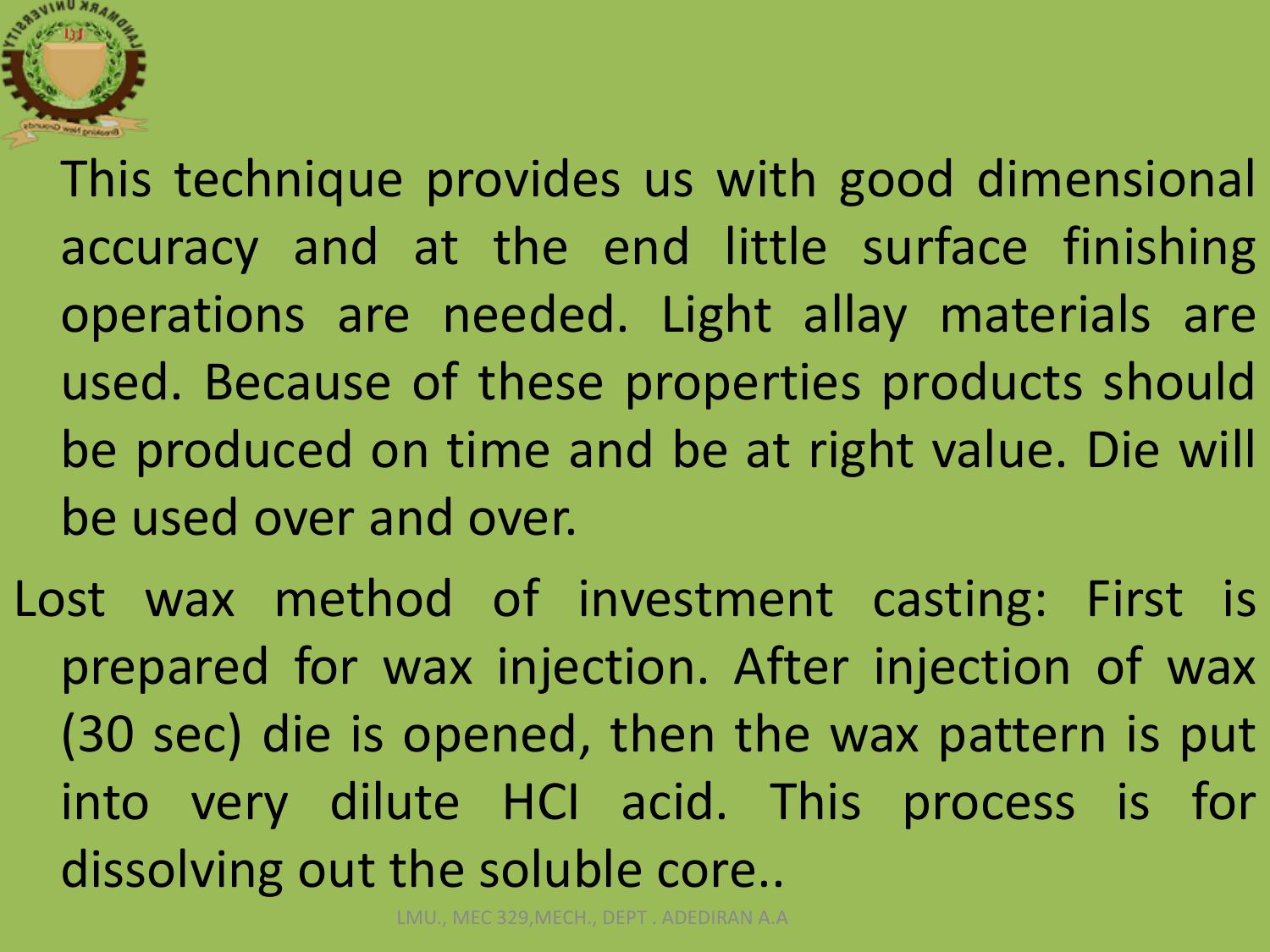(Core dissolved in 12 hours) Then the tree holding the small patterns is hold into isopropanol and tridoroethene, then into pure isopropanol and dried by compressed air. We then give the pattern a ceramic coating; this will eventually form the foal mold. (By dipping it in zircon, coated with foe refractory powder; now it is called mold). We dry the mold by passing it through ammonia vapor. Then dewaxing process comes, any wax left could ruin a costly casting.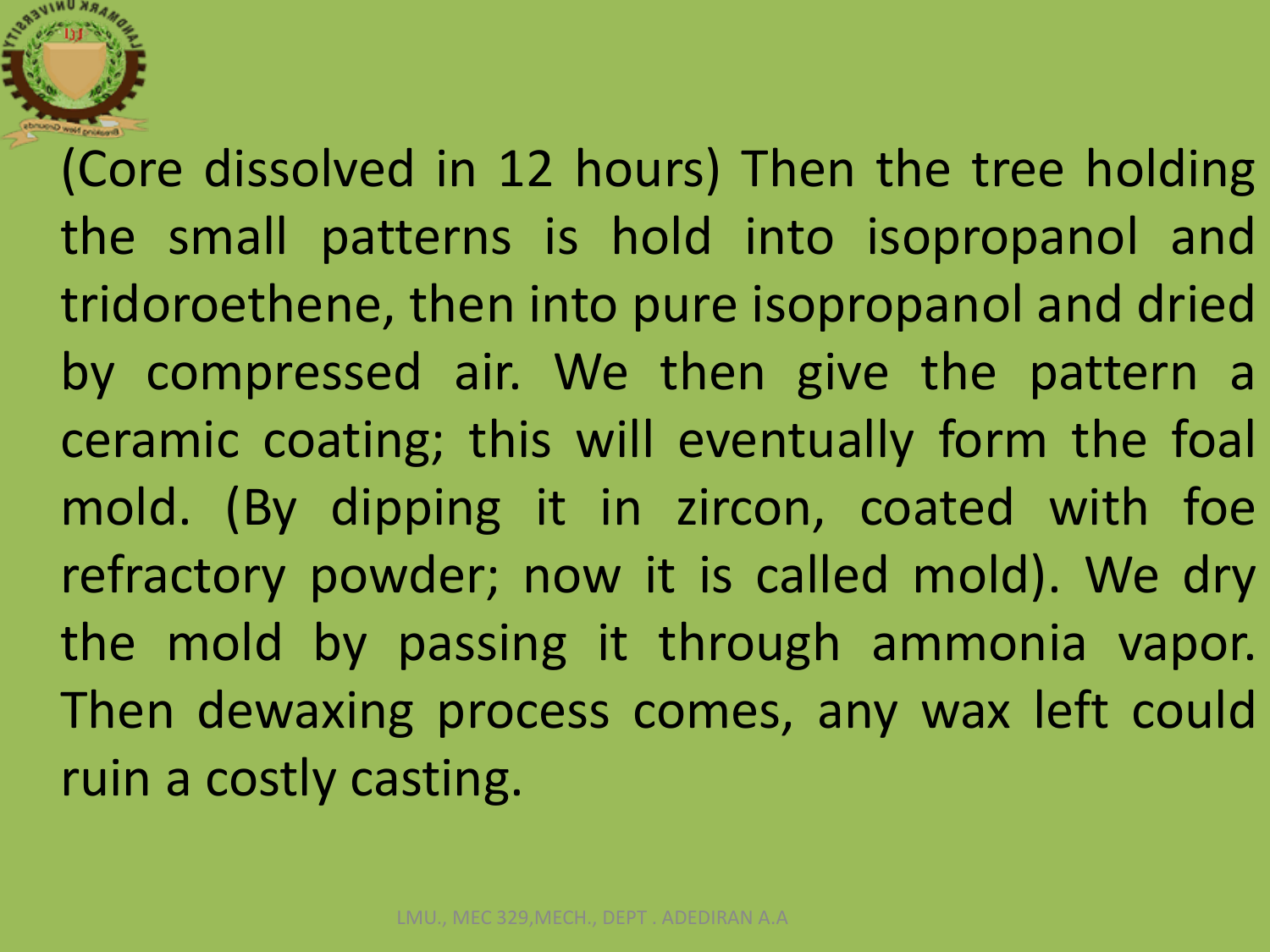

For the process a 900°C gas fire oven is used. We then left the work to be cooled down on shelves. Now, it is extremely heavy and brittle. Molds are heated again for four hours, now the mold is ready for casting. This is very economic because you gel many castings from one melt of the furnace. Investment casting is an ideal method for the metals that cannot be successfully machined such

as Tungsten and Cobalt. It is a profitable production method; and you have the possibility to make both small and large castings.

LMU., MEC 329,MECH., DEPT . ADEDIRAN A.A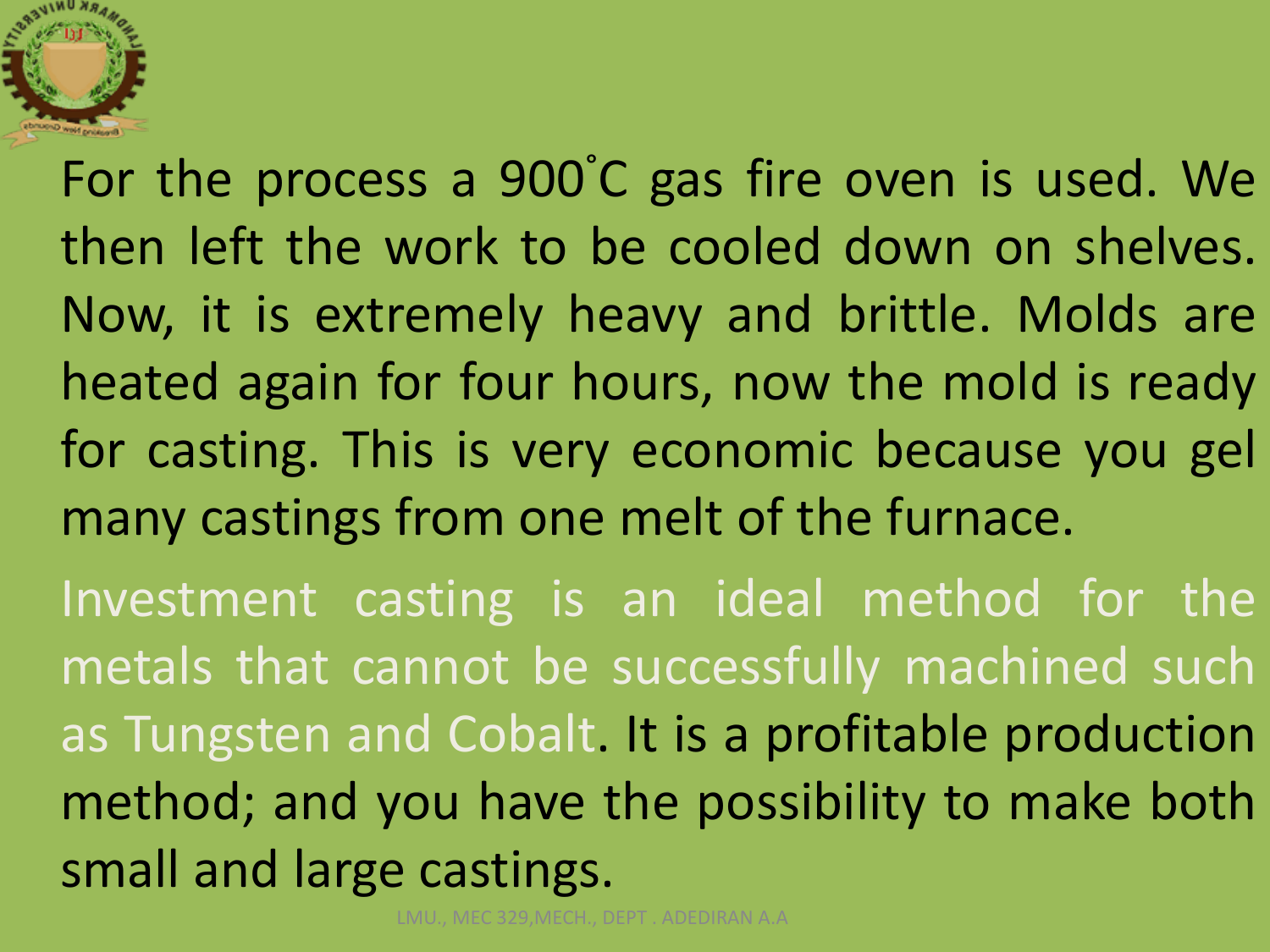

# **SAND ADDITIVES (Casting Sand)**

#### **GENERAL PROPERTIES OF MOLDING SANDS**

- 1.Green strength. The green sand, after water has been mixed into it, must have adequate strength and plasticity for making and handling of the mold.
- 2.Dry strength. As a casting is poured, sand adjacent to the hot metal quickly loses its water as steam. The dry sand must have strength to resist erosion, and also the metallostatic pressure of the molten metal, or else the mold may enlarge.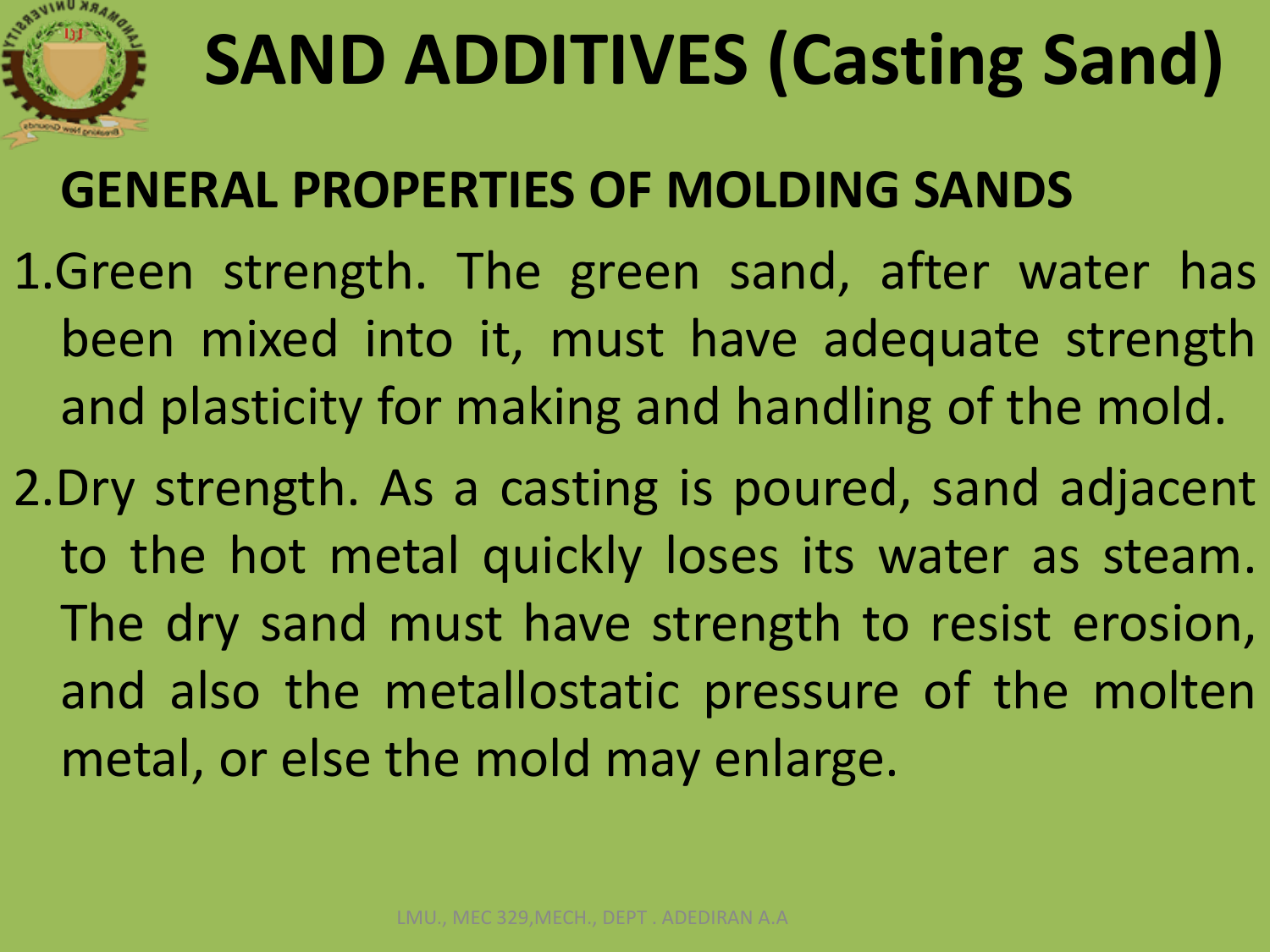

3.Hot strength. After the moisture has evaporated, the sand may be required to possess strength at some elevated temperature, above 100°C. Metallostatic pressure of the liquid-metal bearing against the mold walls may cause mold enlargement, or if the metal is still flowing, erosion, cracks, or breakage may occur unless the sand possesses adequate hot strength.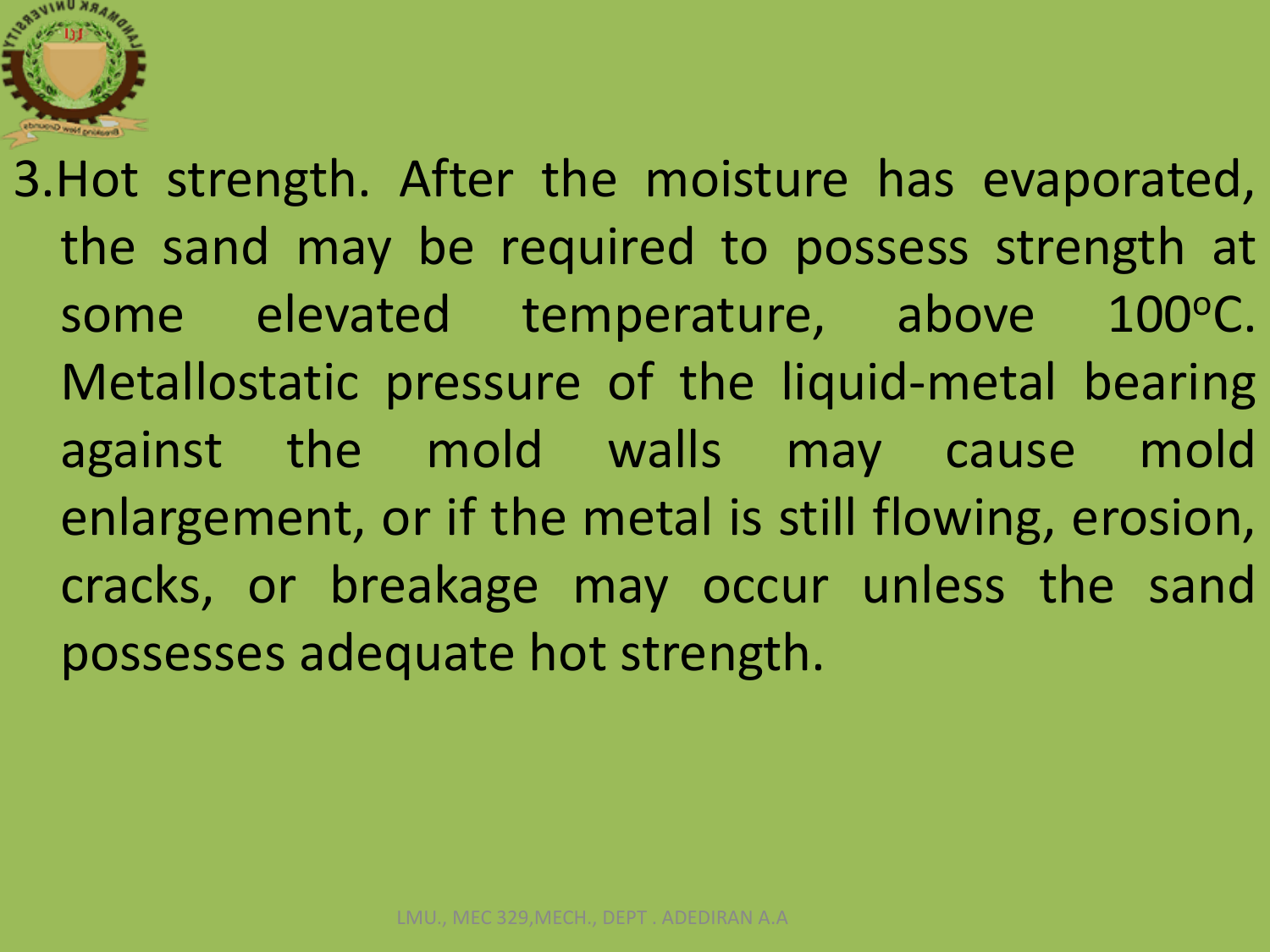

- 4. Permeability. Heat from the casting causes a green‐sand mold to evolve a great deal of steam and other gases. The mold must be permeable, i.e. porous, to permit the gases to pass off, or the casting will contain gas holes.
- 5. Thermal stability. Heat from the casting causes rapid expansion of the sand surface at the mold‐ metal interface. The mold surface may then crack, buckle, or flake off (scab) unless the molding sand is relatively stable dimensionally under rapid heating.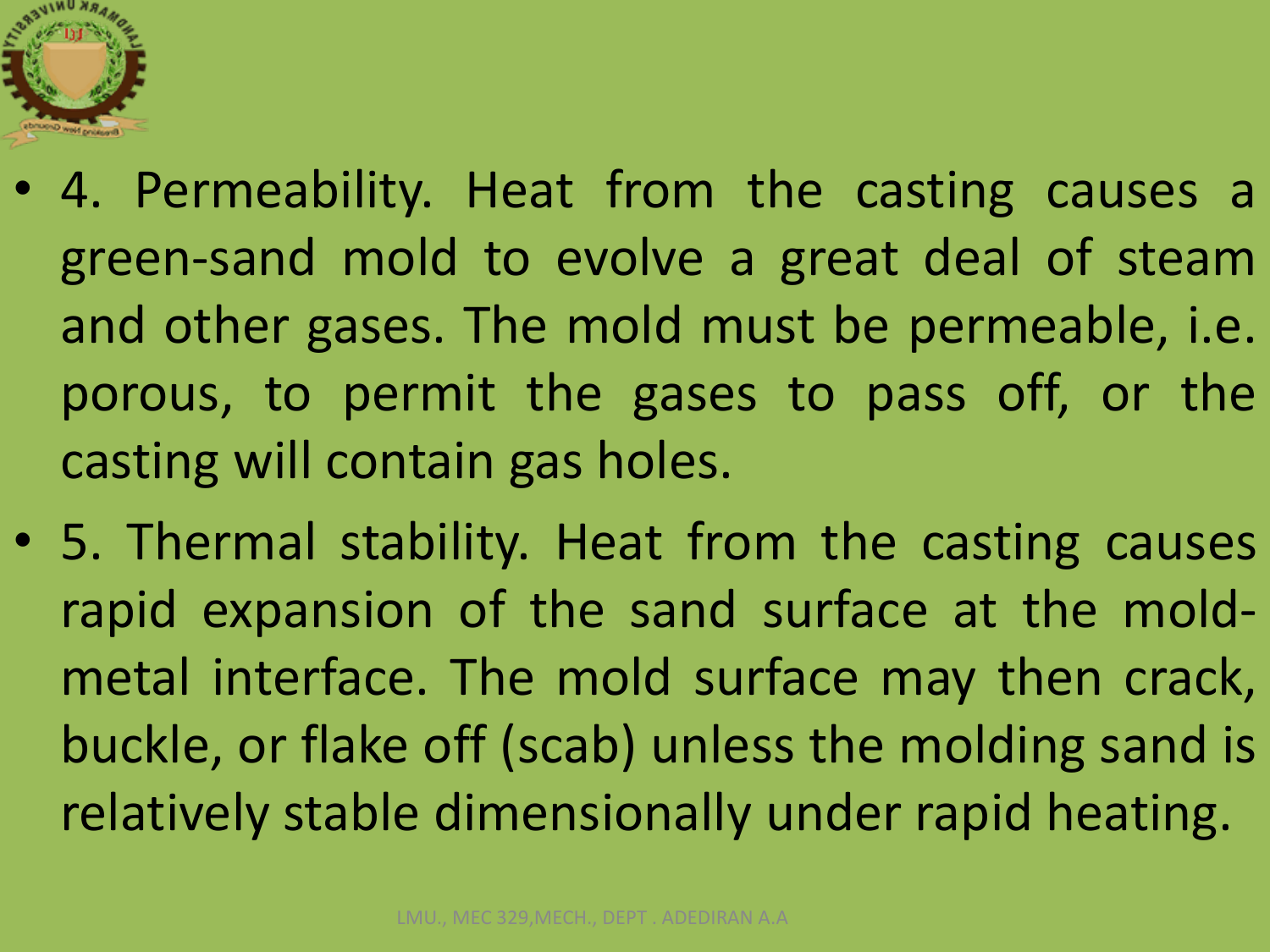

- 6. Refractoriness. Higher pouring temperatures, such as those for ferrous alloys at 2400 to 3200 F, require greater refractoriness of the sand. Low‐ pouring-temperature metals, for example, aluminum, poured at 1300 F, do not require a high degree of refractoriness from the sand.
- 7.Flowability. The sand should respond to molding processes.
- 8. Produces good casting finish.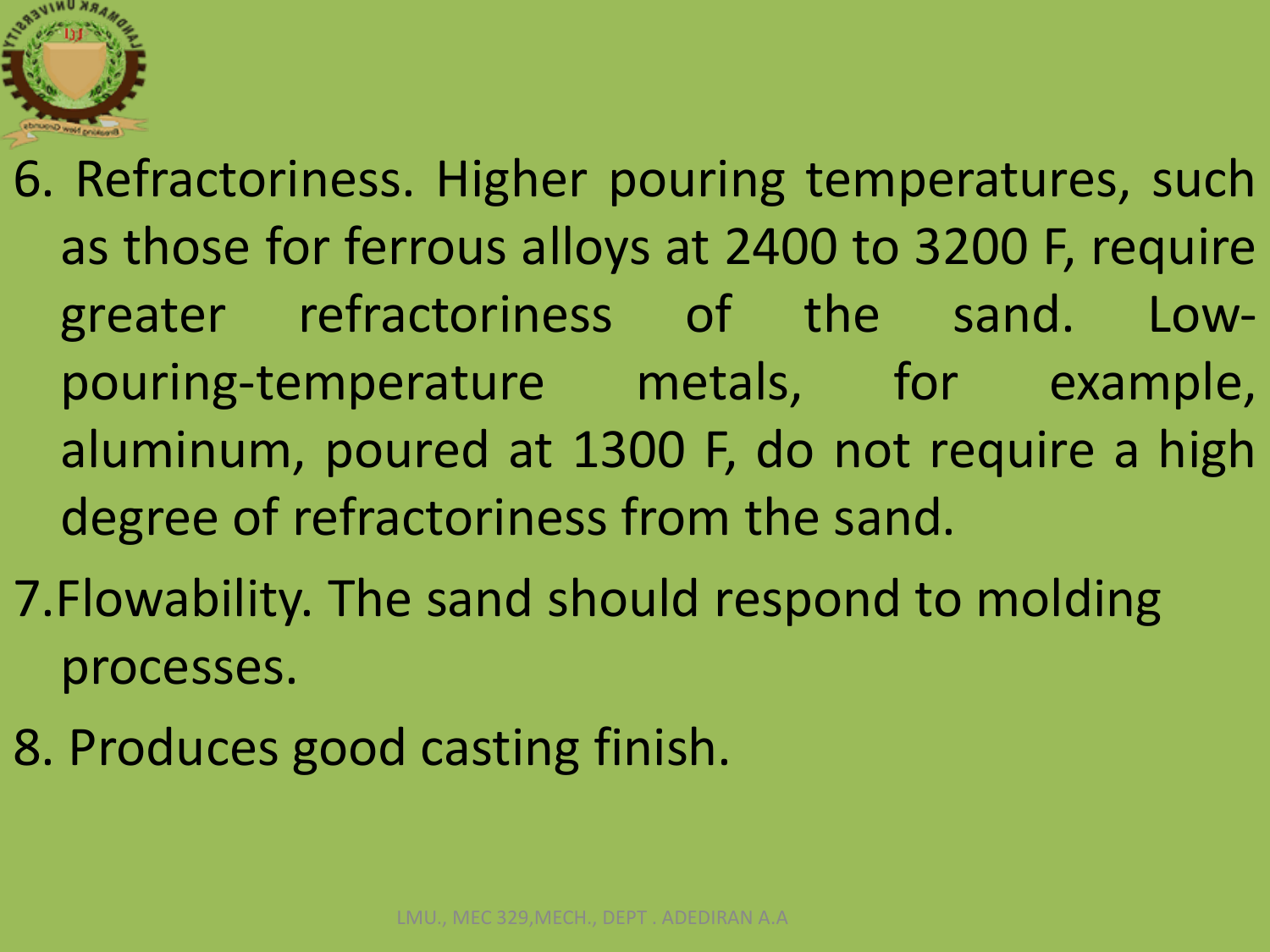

9. Collapsibility. Heated sand which becomes hard and rocklike is difficult to remove from the casting and may cause the contracting metal to tear or crack. 10. Is reusable.

11. Offers ease of sand preparation and control.

12. Removes heat from the cooling casting.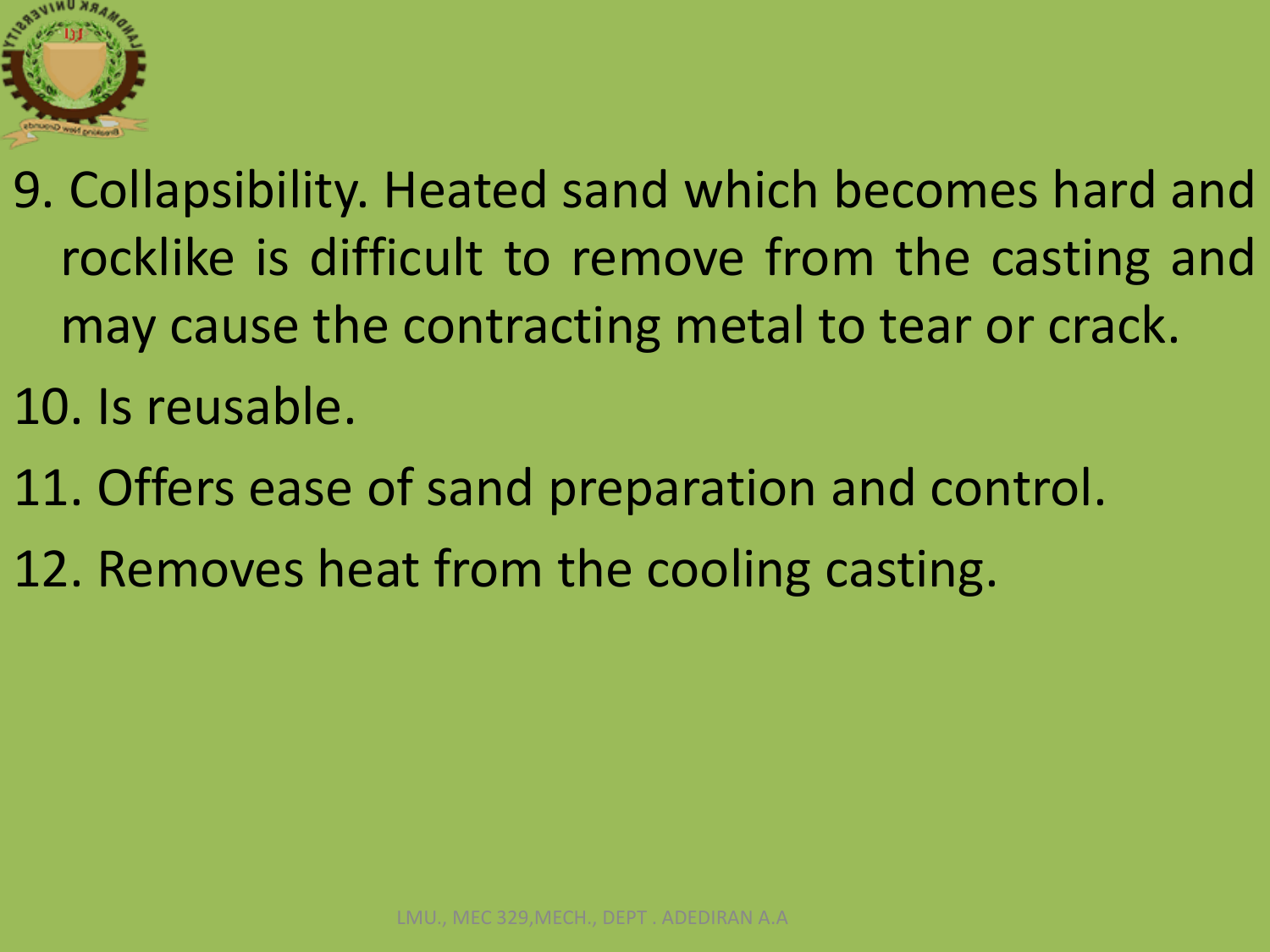

# **Sand Properties**

- Green Compression Strength
	- Dry Compression Strength
	- Hot Compression Strength
		- Moisture (water)
			- Permeability
				- Flowability
			- Refractoriness
		- Thermal Stability
			- Collapsibility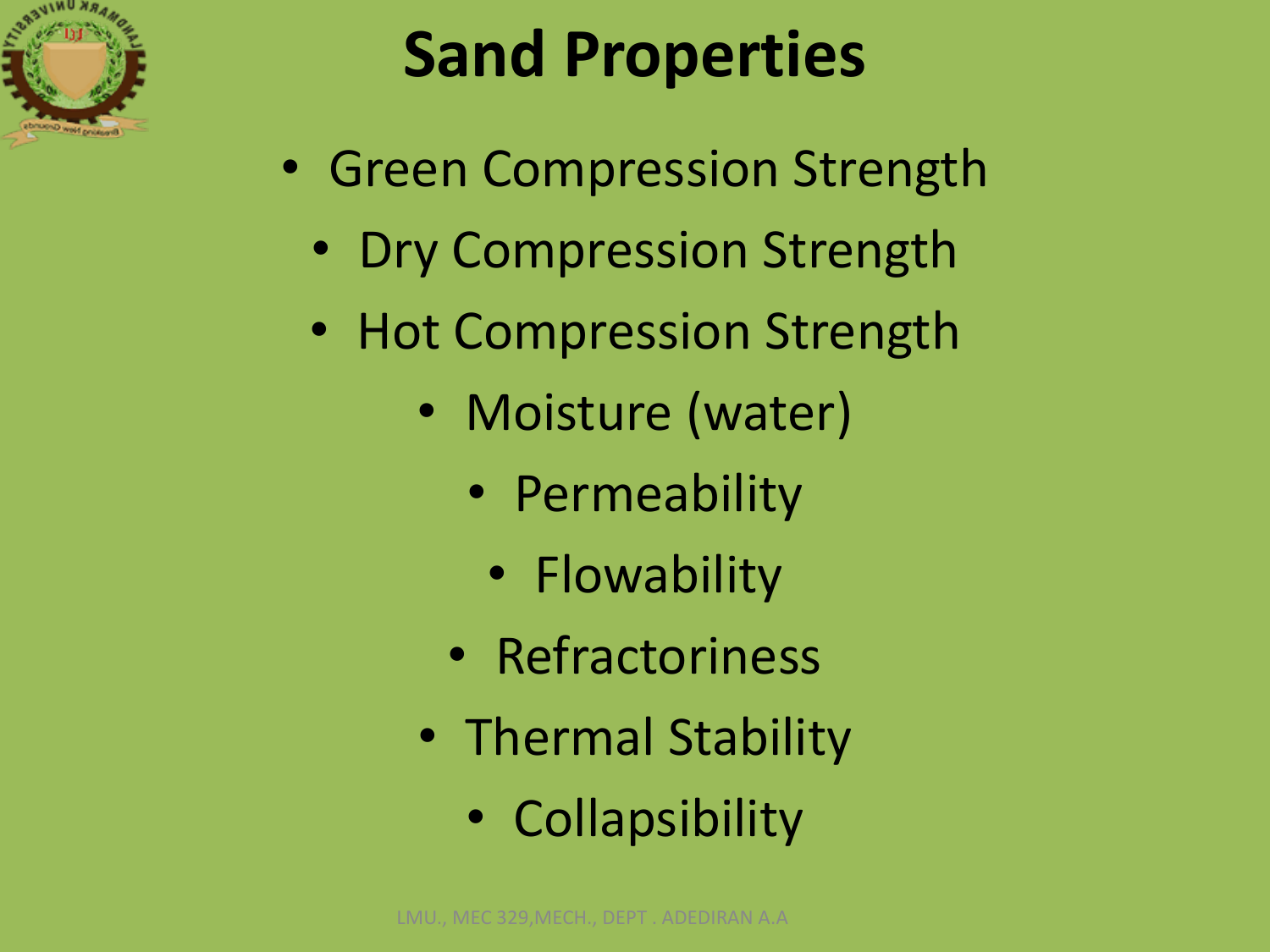

- Produces good casting finish
	- Mold Hardness
		- Deformation
			- Is reusable
- Remove heat from the cooling casting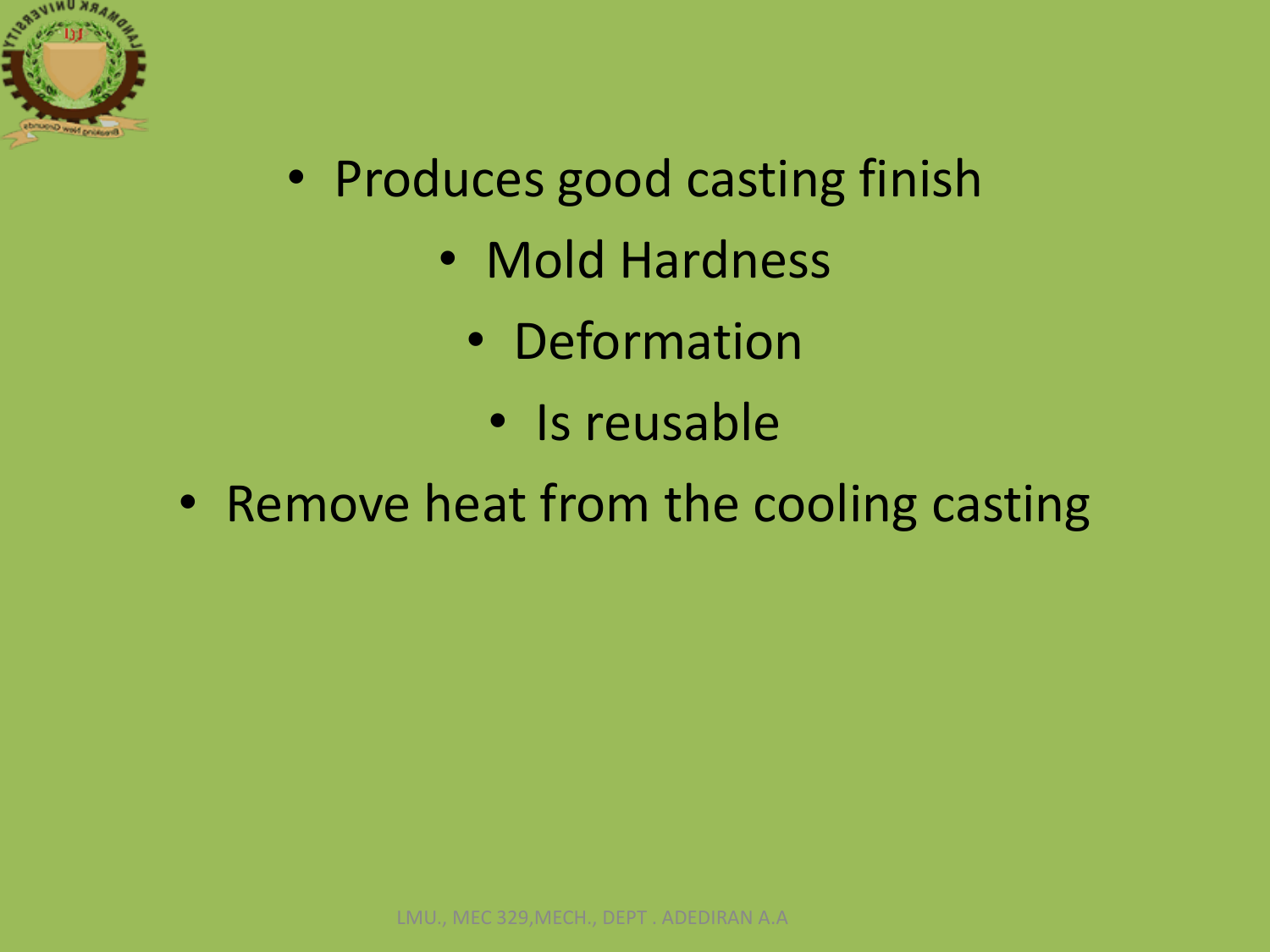

Casting Sands

*Silica Sands*

*Zircon*

*Olivine*

*Chromite*

*Aluminum Silicates*

LMU., MEC 329,MECH., DEPT . ADEDIRAN A.A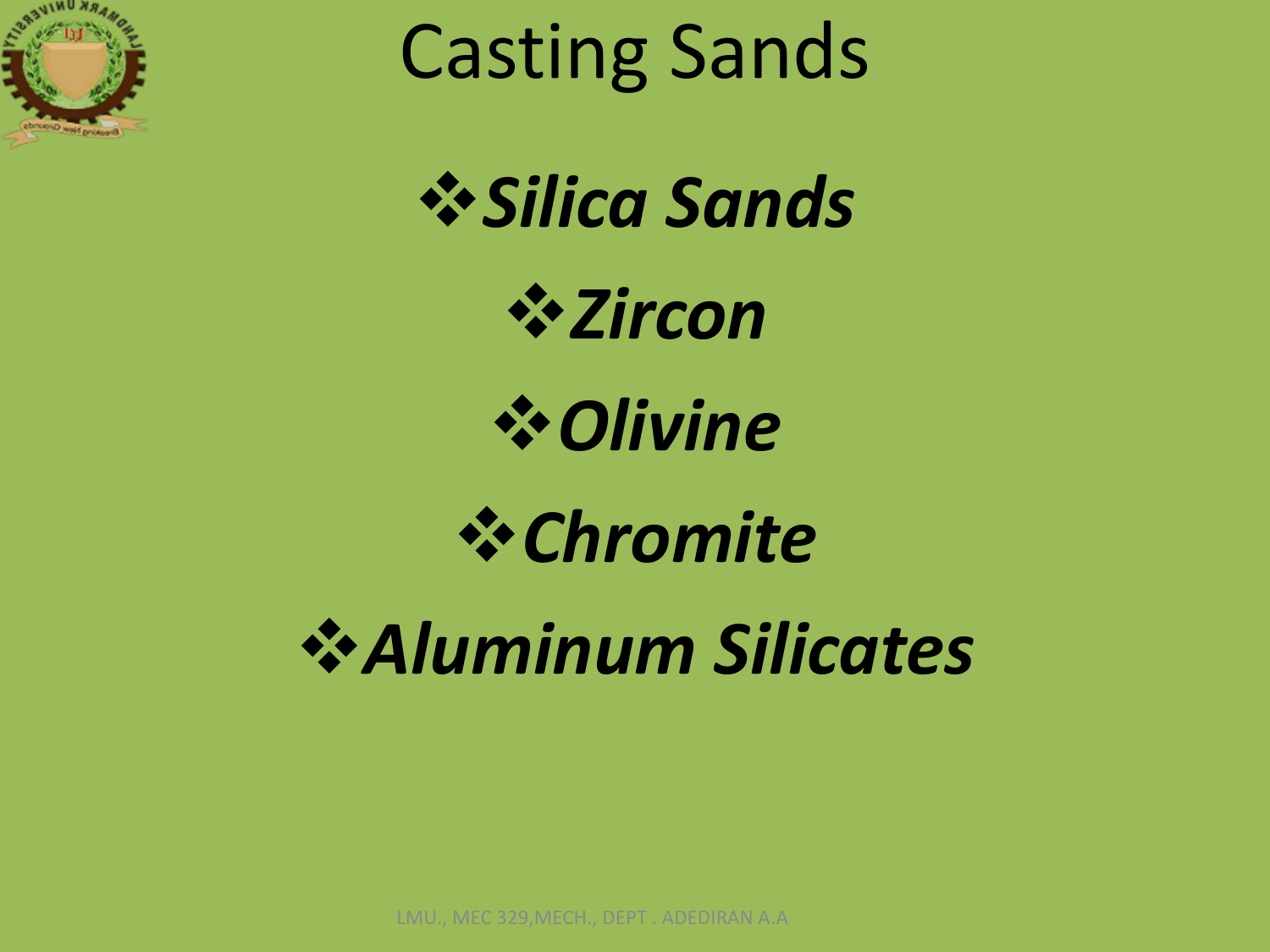

sbrughly Grounds

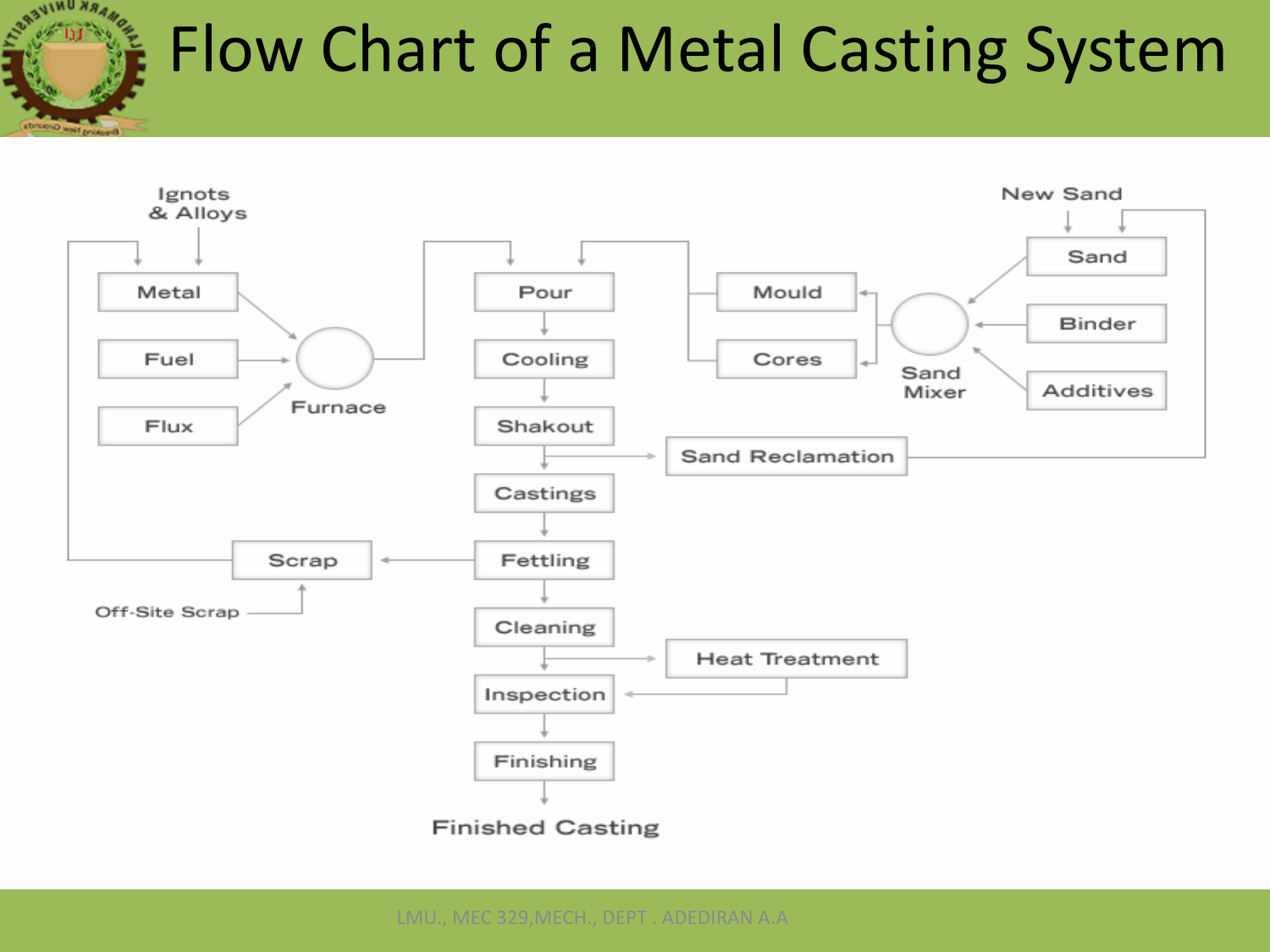

### **SAND ADDITIVES**

*\*Clays* 

Water

Carbons

Cellulose Oil‐Chemicals

LMU., MEC 329,MECH., DEPT . ADEDIRAN A.A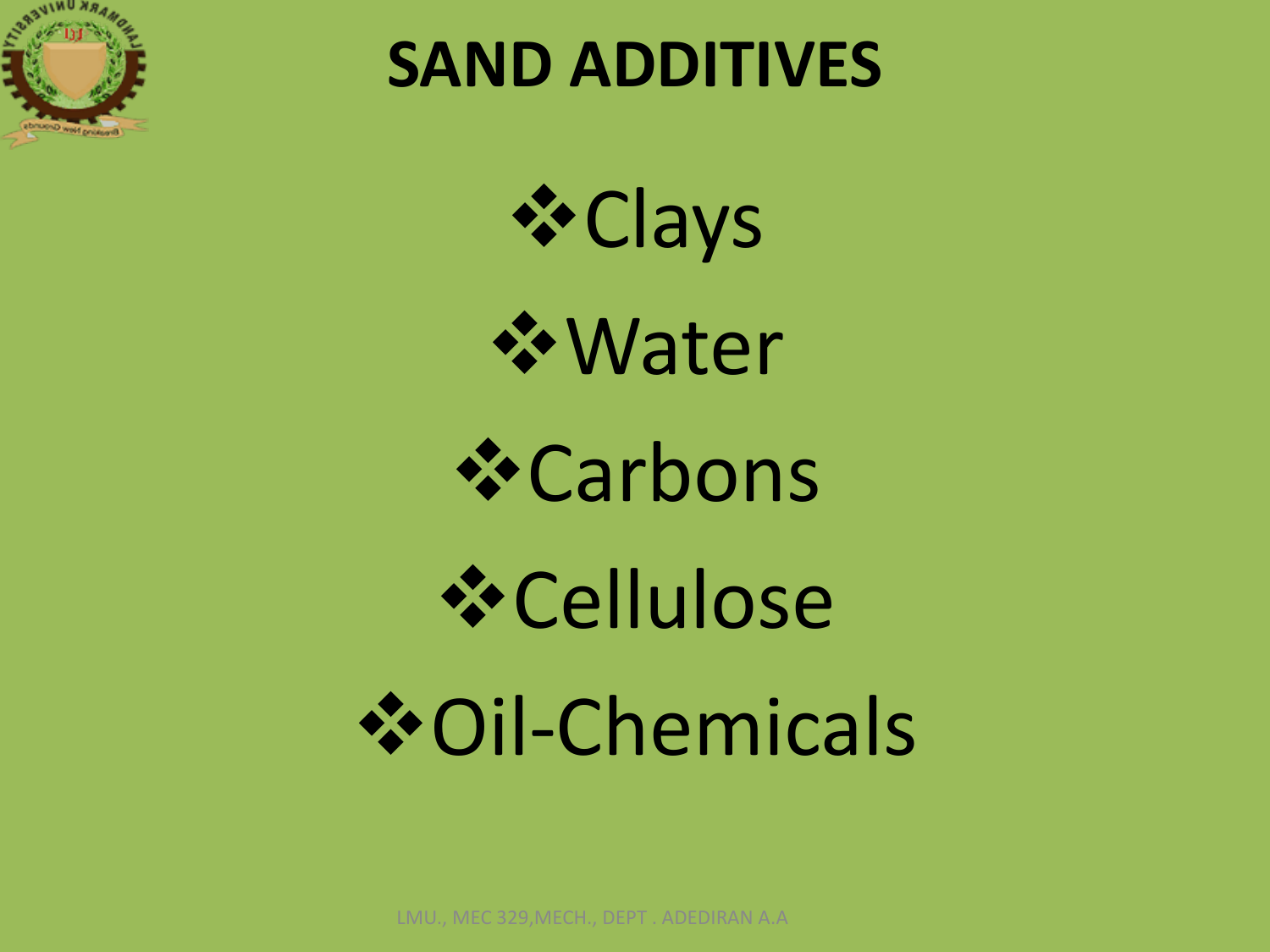



- **Clays**
- **Bentonite, Southern (Ca‐Bentonite)**
- **Bentonite, Western (Na‐Bentonite)**
	- **Fireclay**
	- **Kaolin Clay**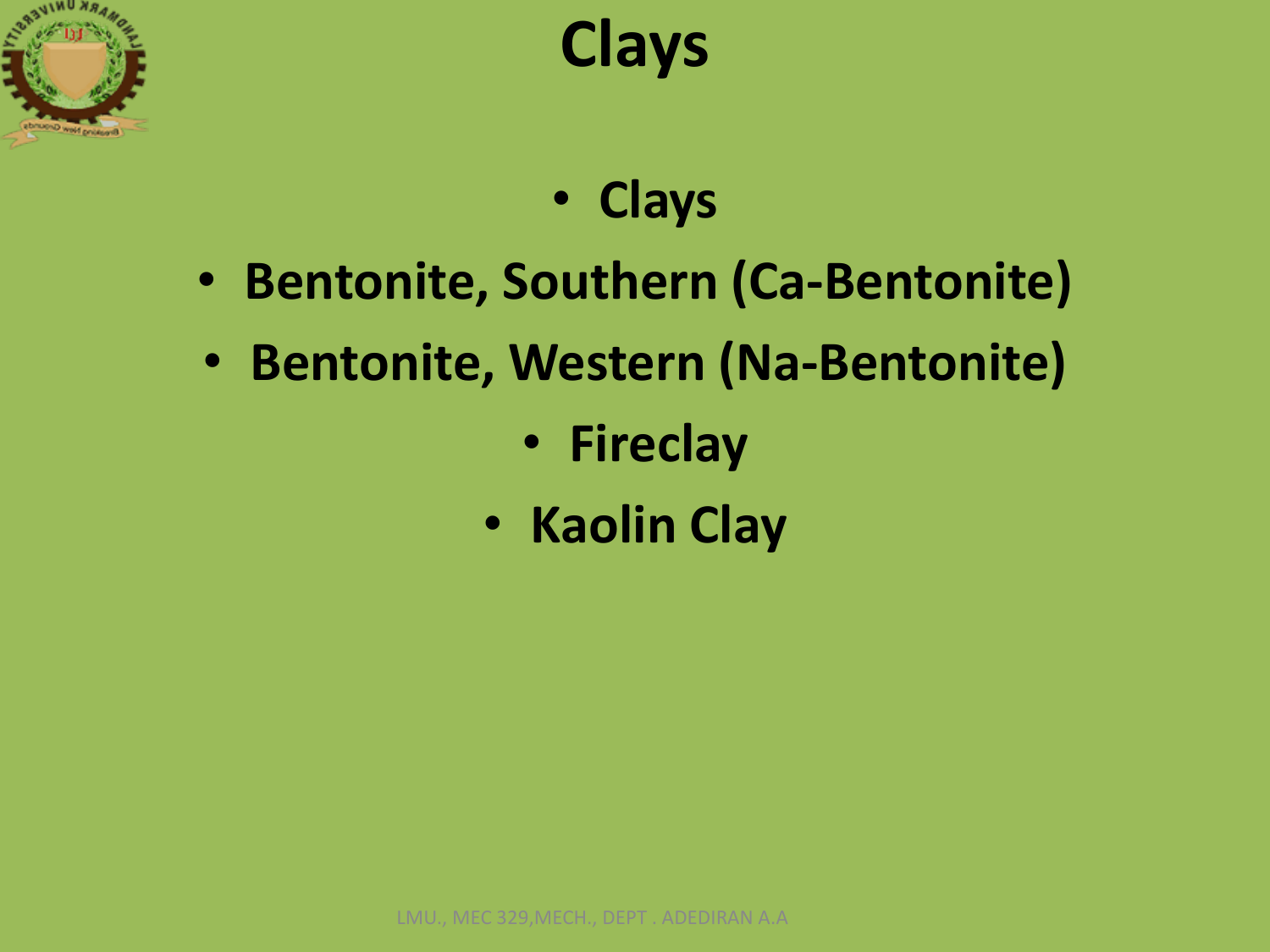

### **Water**

- Water
	- $H_2O$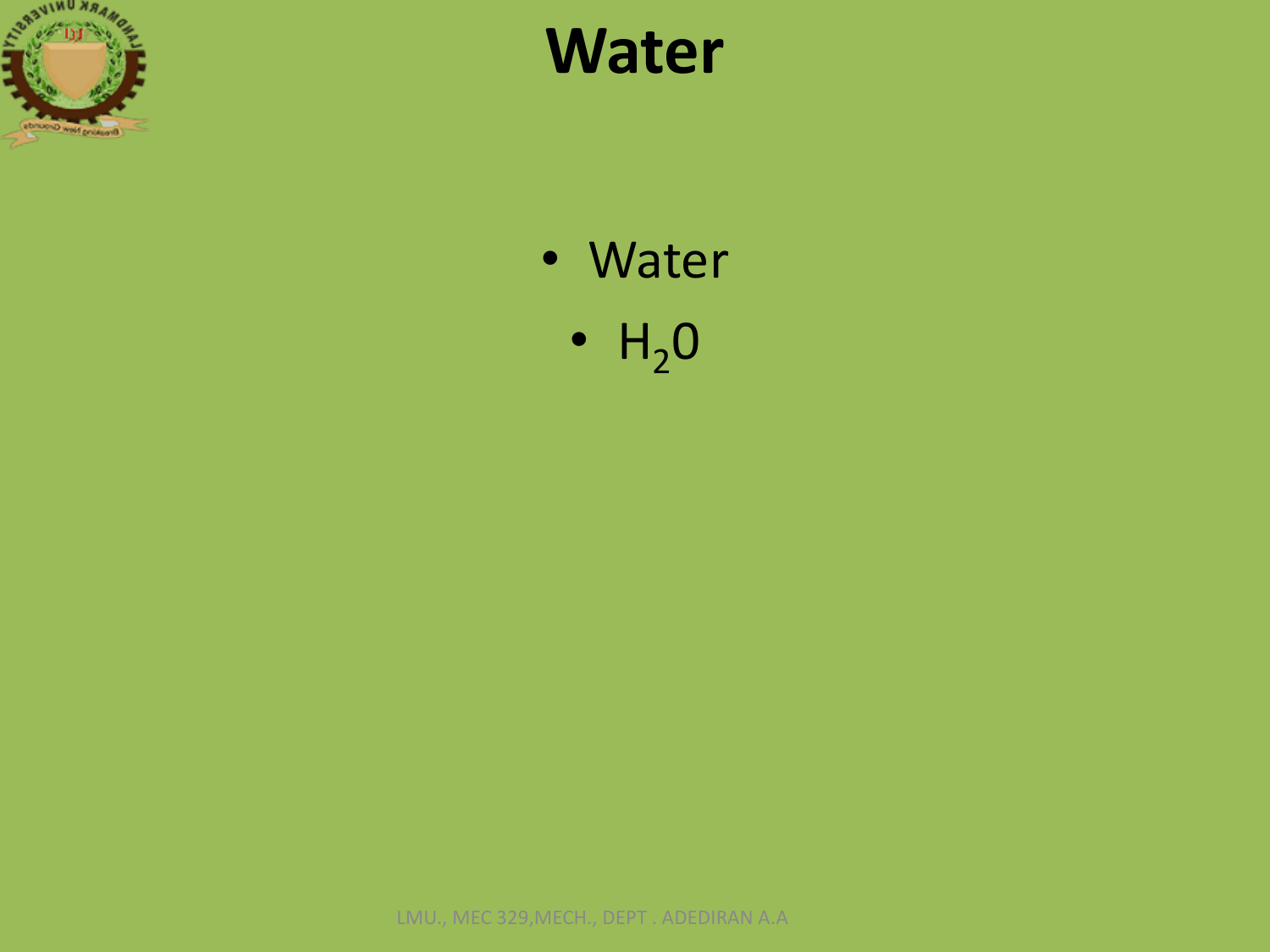

### **Carbons**

- Carbons
- Asphalt
- Gilsonite ( a kind of asphalt)
	- Graphite
	- Lamp Black
	- Lignite (brown coal)
		- Pitch, Coal Tar
	- Seacoal (pulverized coal)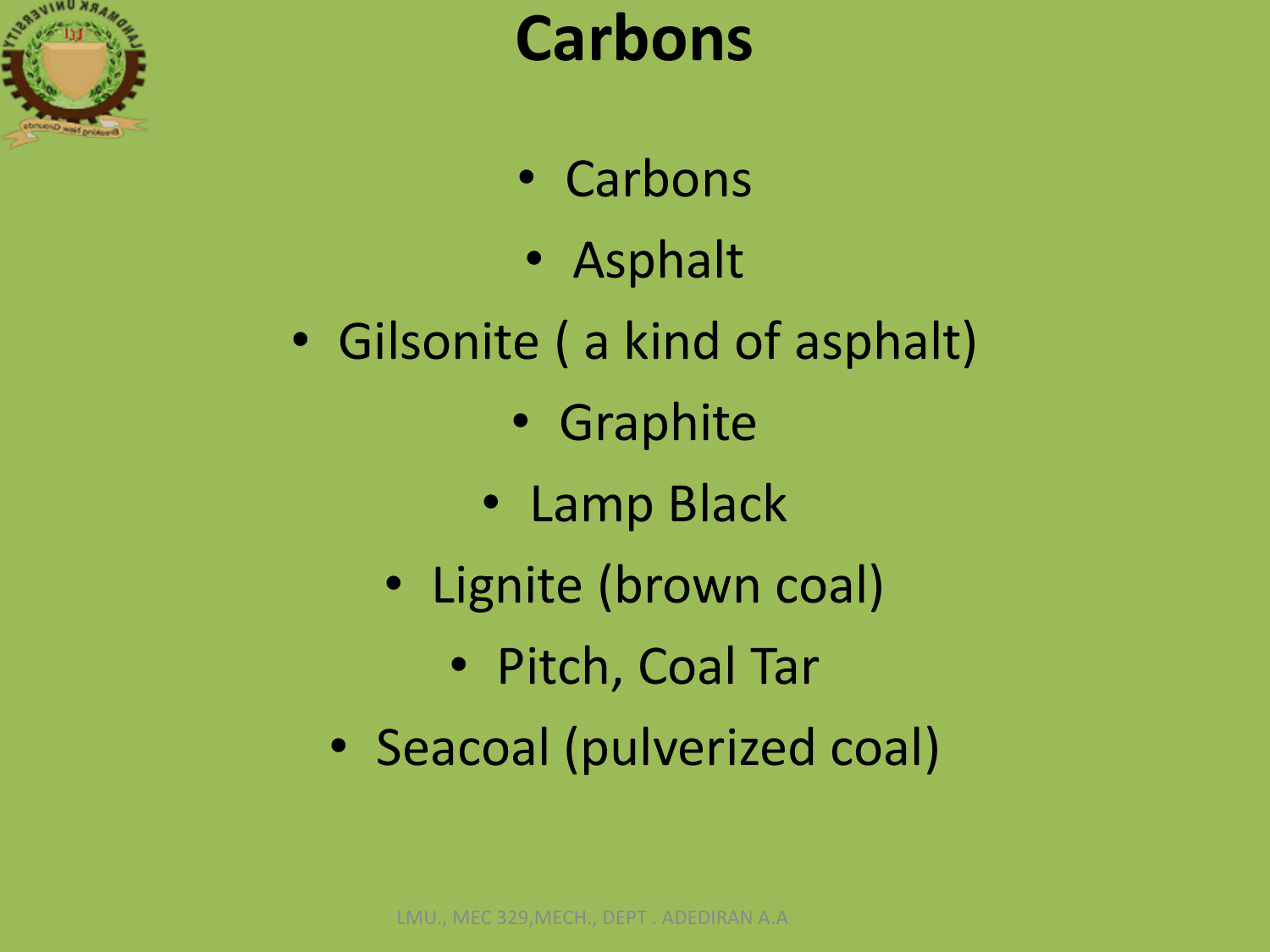

# **Cellulose**

- Cellulose
- Cob Flour
- Furfural Residue
	- Oat Hulls
- Walnut Shell Flour
	- Wood Flour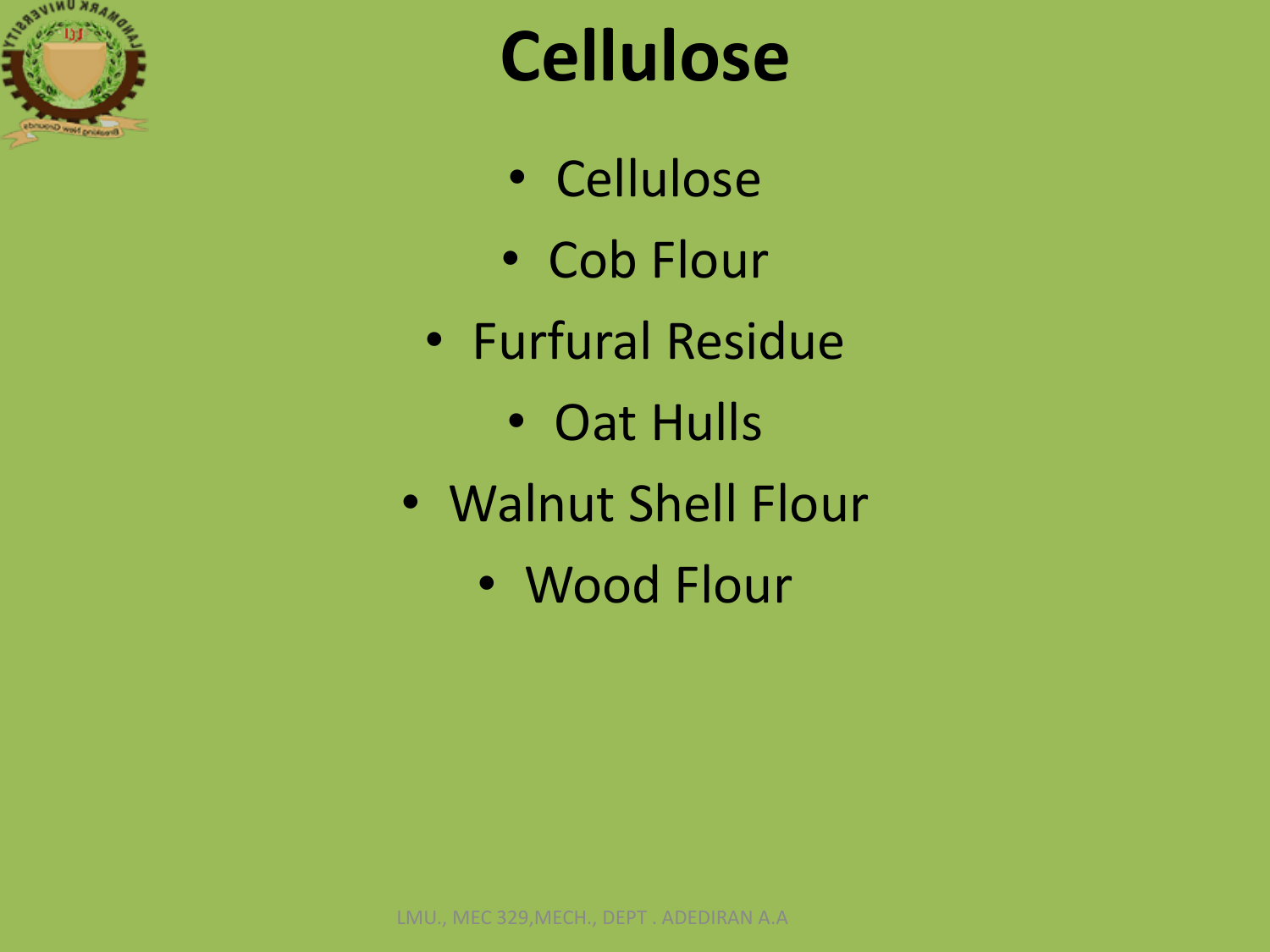

## **Oils‐Chemicals**

- Oils‐Chemicals
- Asphalt Emulsion
	- Asphaltic Oils
		- Kerosene
		- Soda Ash
	- Wetting Agent